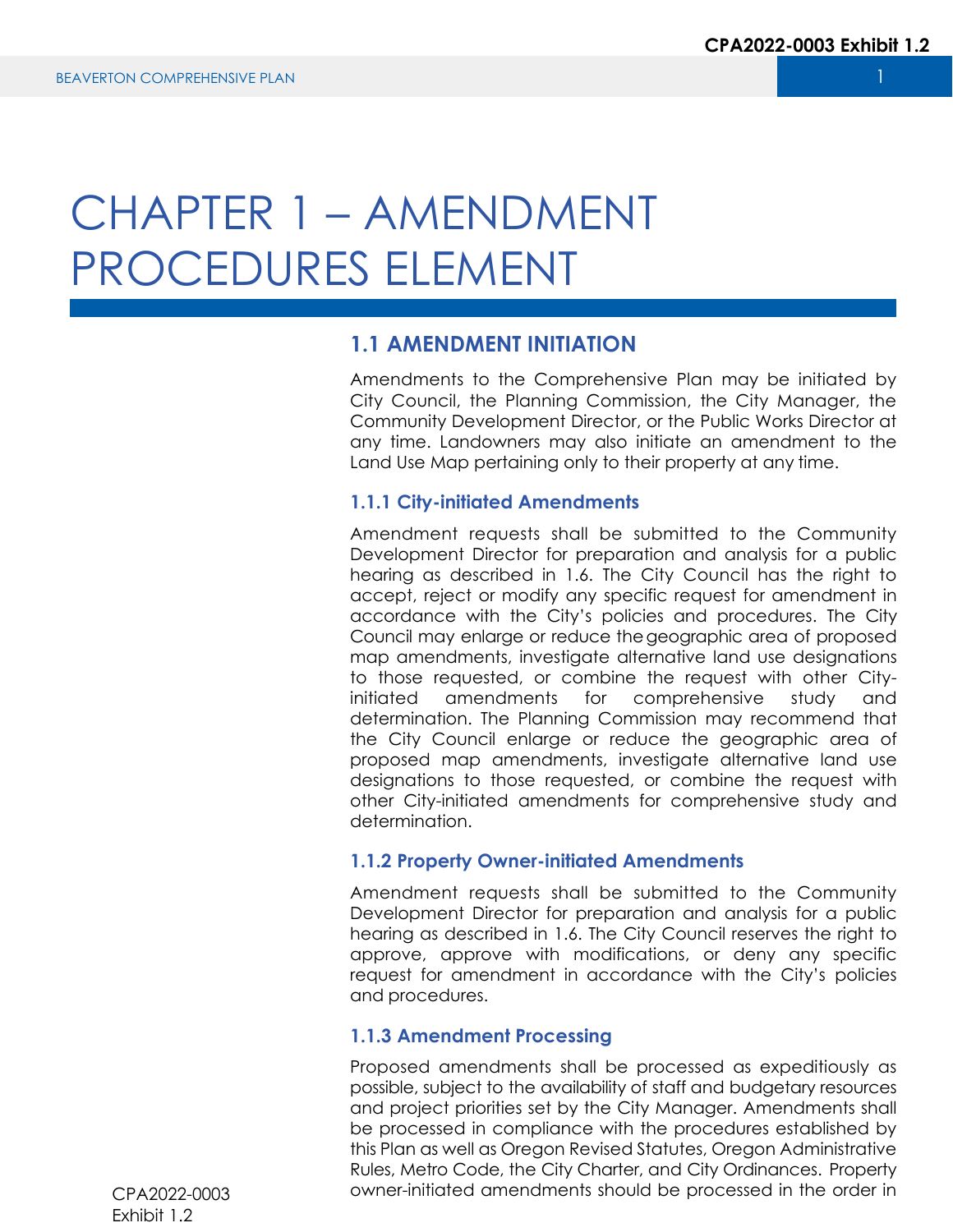which they are submitted and accepted as complete, but the City Council may, by resolution, postpone processing proposed amendments to accelerate processing other amendments to which they give a higher priority.

# **1.2 PERIODIC REVIEW**

Periodic Review amendments are subject to a Land Conservation and Development Commission (LCDC) approved work program and follow separate notice procedures outlined in the Oregon Revised Statutes and Oregon Administrative Rules governing Periodic Review.

# **1.3 AMENDMENT PROCEDURAL CATEGORIES**

Comprehensive Plan Amendments fall into four general categories: Legislative, Quasi-Judicial, Non-Discretionary, and Statewide Planning Goal 5 Inventory Document Amendments.

Legislative Amendments are amendments to the Comprehensive Plan text or map of a generalized nature initiated by the City that applies to an entire land use map category or a large number of individuals or properties or that establishes or modifies policy or procedure. Legislative amendments include additions or deletions of text or land use map categories.

Quasi-Judicial Amendments are amendments to a Land Use Map designation as it applies to specific parcels or that applies to a small number of individuals or properties or locations.

Non-Discretionary Amendments are amendments to the Comprehensive Plan Land Use Map to add an annexed property, or properties, to the Map with a Land Use Map designation assigned through direct application of Table 1, Section 1.5.2. This section features a table of City Comprehensive Plan land use designations that correspond to zoning designations adopted by Washington County. The table is maintained by the City pursuant to the Washington County-Beaverton Urban Planning Area Agreement (UPAA). The County land use classification(s) remain in effect under provisions of Oregon Revised Statutes (ORS 197.175(1) and ORS 215.130(2)(a)) until the City acts to implement its own Comprehensive Plan Land Use designation(s) for the annexed territory.

Section V of the UPAA specifies the following:

A. The CITY and COUNTY agree that when annexation to the CITY takes place, the transition in land use designation from one jurisdiction to another should be orderly, logical and based upon the process in B, below.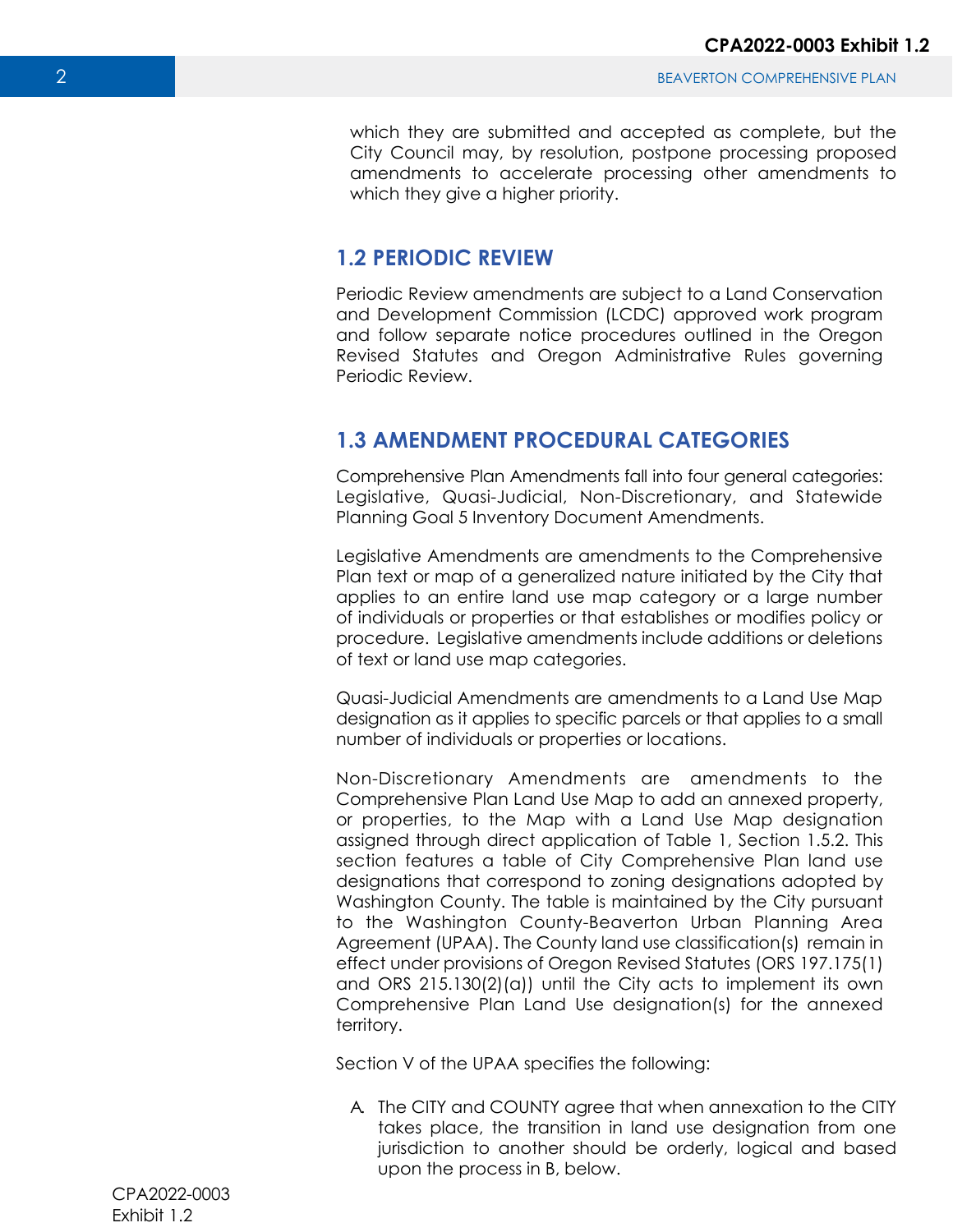B. Upon annexation, the CITY shall initiate changes to the Comprehensive Plan land use and zoning designations corresponding as closely as possible to designations already adopted by the COUNTY. The CITY shall maintain a list of COUNTY land use designations and the corresponding CITY comprehensive plan and zoning designations. If a property is subject to a concept, neighborhood, or community plan adopted by the CITY, the CITY shall apply the applicable CITY comprehensive plan and zoning designations to the property upon annexation. In addition, the COUNTY shall advise the CITY of adopted policies that apply to the annexed areas.

Table 1 in Section 1.5.2 was adopted pursuant to UPAA Section V, which requires the city to maintain a list of corresponding countyto-city plan and zone designations where the decision to apply a specific Land Use Map designation is made under land use standards that do not require interpretation or the exercise of policy or legal judgment. Consequently, the decision is not a land use decision as defined by Oregon Revised Statutes (ORS 197.015(10) (b)(A)) [ORD 4759 January 2019].

Statewide Planning Goal 5 Inventory Resource Document Amendments are amendments to Volume III of the Comprehensive Plan. Amendments may be legislative, such as periodic review, or annual updates to maps, or quasi-judicial. Updates to the Significant Natural Resources Map (Local Wetland Inventory Map) incorporating changes approved by the Department of State Lands are nondiscretionary map amendments, and the public notice, decisionmaking and appeal of the decision occurs when the Division of State Lands approves the wetland delineation and fill or removal permit (OAR 141-086-005 through OAR 141-090-0230, OAR 141-085-0018, OAR 141-085-0025, OAR 141-085-0028, OAR 141-085-0029, OAR 141- 085-0031, OAR 141-085-0066, ORS 227.350 (2), and ORS 196.600 to 196.990). As noted under Non-Discretionary Amendments above, when no discretion is exercised, the decision is not a land use decision under Oregon Revised Statutes (ORS 197.015(10)(b)(A)).

The Director may administratively renumber or reletter sections, and parts of sections; rearrange sections; change reference numbers to agree with renumbered sections or other parts; substitute proper subsection, chapter, article or other division numbers; strikeout figures or works that are merely repetitious; add, remove, or substitute photos, illustrations and diagrams that are merely illustrative; change capitalization for the purpose of uniformity; update language to be gender neutral; and correct clerical or typographical errors.

# **1.4 NOTICE REQUIREMENTS**

The claim of a person to have not received notice, who may be entitled to notice as provided in this section, shall not invalidate such proceedings if the City can demonstrate by affidavit that such

CPA2022-0003 Exhibit 1.2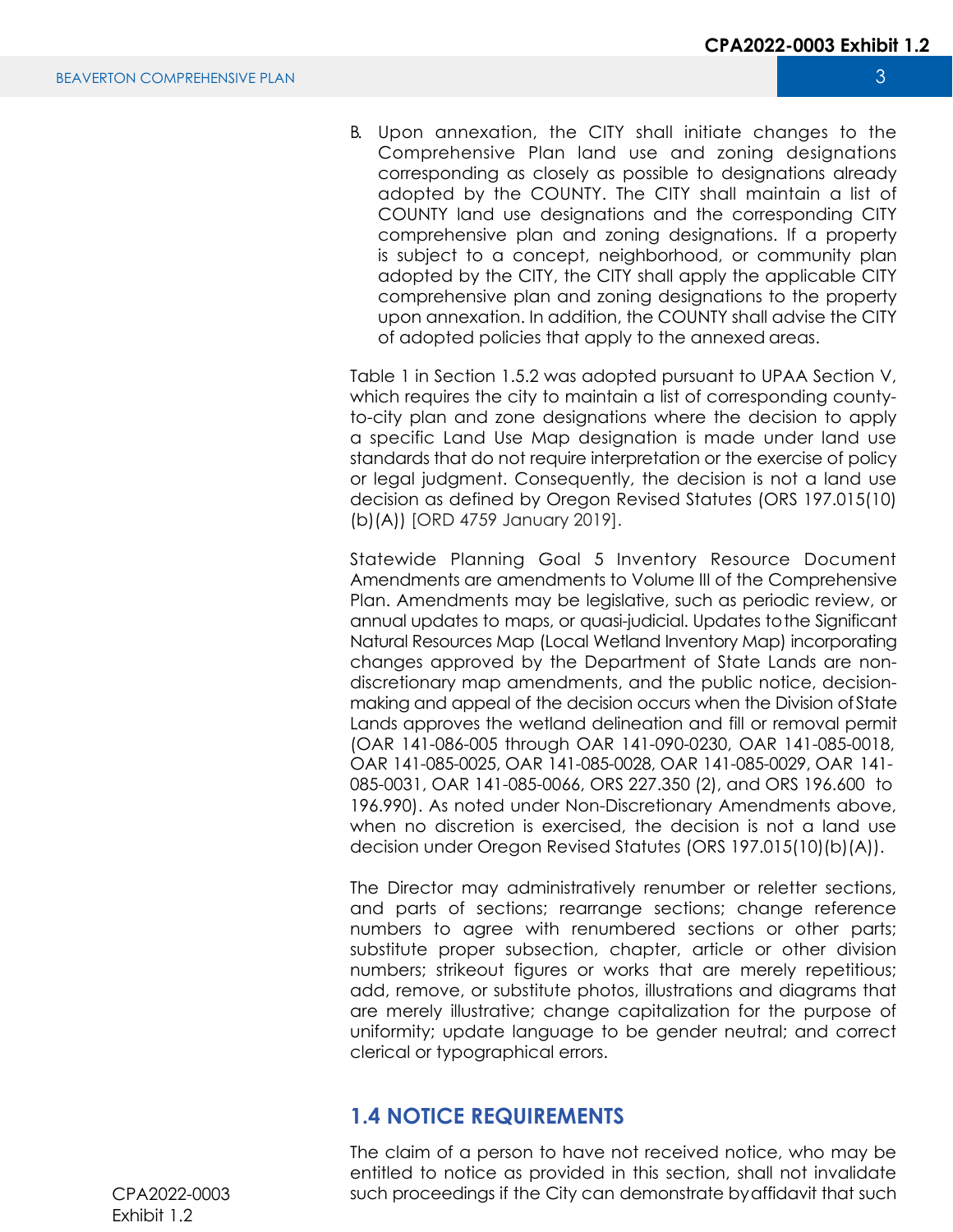notice was given.

If the Community Development Director or City Council determine that the proposed amendment substantially changes from the proposal described in the initial notice, then notice is required to be sent again as described in the appropriate subsection with specific notation that the proposal has changed and that a new hearing will be held on the matter.

### **1.4.1 Legislative Amendments**

- A. Notice of the initial hearing shall be provided as follows:
	- 1. By providing the required inter-agency Department of Land Conservation and Development (DLCD) notice to DLCD, Metro, and Washington County at least thirty-five (35) calendar days prior to the initial hearing. When the legislative amendment is required through Periodic Review, DLCD notice is not required, therefore, it is not provided;
	- 2. By mailing the required inter-agency DLCD notice to all Neighborhood Association Committee (NAC) chairs and Community Participation Organizations (CPO) in whose area there is property that in the Director's opinion could be affected by the proposed ordinance if adopted, and the Chair of the Beaverton Committee for Community Involvement, at least thirty-five (35) calendar days prior to the initial hearing;
	- 3. Mail notice to owners of property within the City for which the proposed ordinance, if adopted, may in the Director's opinion affect the permissible uses of land
		- a. The most recent property tax assessment roll of the Washington County Department of Assessment and Taxation shall be used for determining the property owner of record. The failure of a property owner to receive notice does not invalidate the decision.
		- b. If a person owns more than one property that could be affected by the proposed ordinance if adopted, the Director may mail that person only one notice of the hearing;
	- 4. By publication of a notice with the information specified in subsection 1.4.1 B.1, 2, and 3 in a newspaper of general circulation within the City;
	- 5. By posting a notice with the applicable information specified in subsection 1.4.1 B at Beaverton City Hall and the Beaverton City Library; and

6. By placing a notice with the applicable information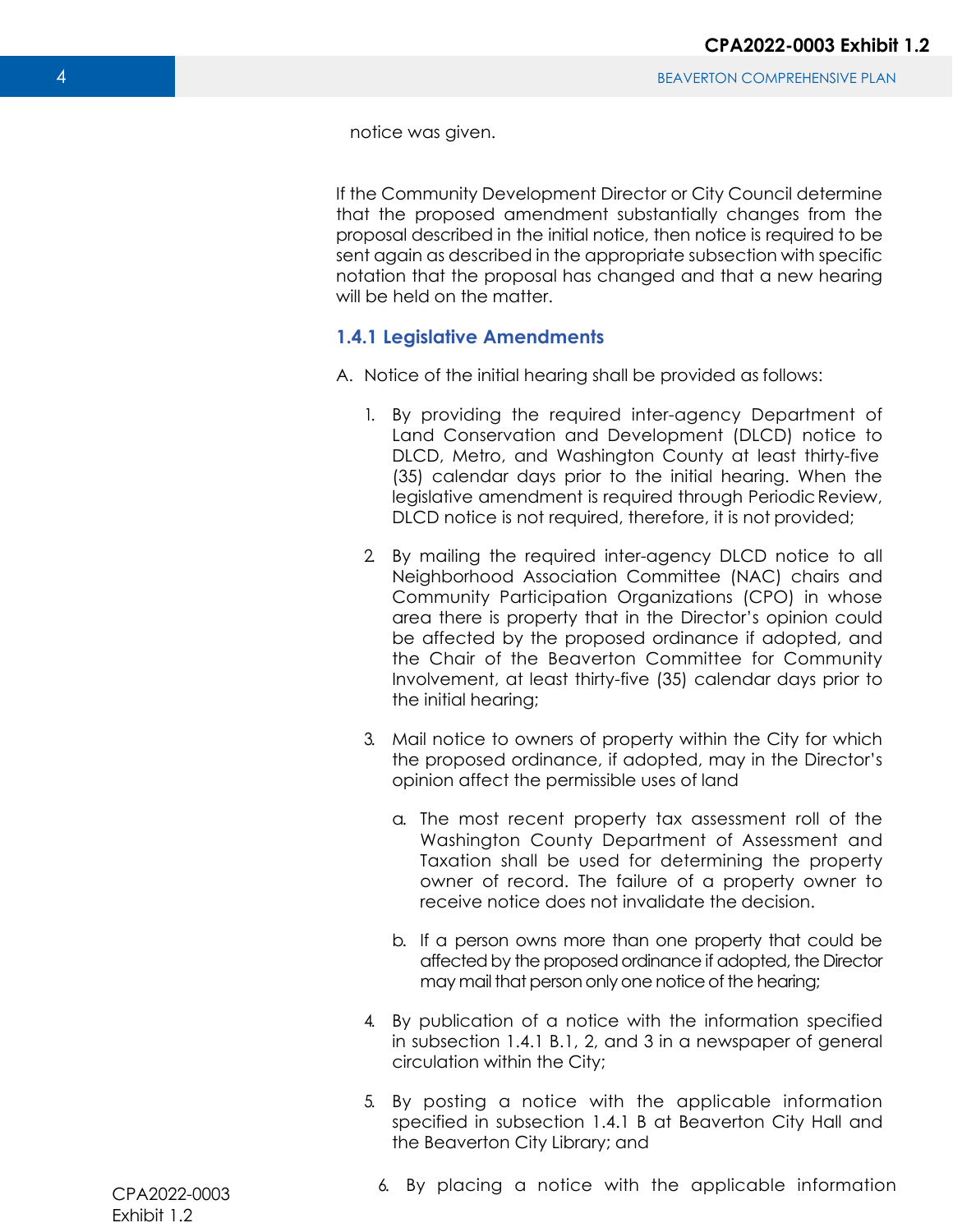specified in subsection 1.4.1 B on the City's website.

Notice required by Oregon Revised Statutes (ORS 227.186, also known as Ballot Measure 56) shall be provided, when applicable. ORS 227.186(6) specifies notice requirements for city-initiated amendments related to Periodic Review.

Hearing Notices required by numbers 3 through 6 of this subsection, shall be given not less than twenty (20) and not more than forty (40) calendar days prior to the date of the initial hearing.

For Legislative Periodic Review notices, notice described in 1.4.1.B shall be mailed at least 35 days in advance of the initial hearing to Metro, Washington County, all Neighborhood Association Committee (NAC) chairs in whose area there is property that in the Director's opinion could be affected by the proposed ordinance if adopted, and the Chair of the Beaverton Committee for Community Involvement.

- B. Mailed notice required in subsection 1.4.1.A.3., posted notice required in subsection 1.4.1.A.5., and web notice required in subsection 1.4.1.A.6. shall:
	- 1. State the date, time and location of the hearing, and the hearings body;
	- 2. Explain the nature and purpose of the hearing;
	- 3. Include the case file number, title or both of the proposed ordinance to be considered at the time of hearing;
	- 4. List the applicable approval criteria by Comprehensive Plan by section numbers that apply to the application at issue;
	- 5. State that a copy of the application, all documents and evidence submitted by or on behalf of the applicant, and applicable criteria are available for inspection at no cost and will be provided at reasonable cost and include the days, times and location where available for inspection;
	- 6. State that a copy of the staff report will be available for inspection at no cost at least seven (7) calendar days prior to the hearing and will be provided at reasonable cost and include the days, times and location where available for inspection;
	- 7. Include the name and phone number of the City staff person assigned to the application from whom additional information may be obtained;
	- 8. State that failure of an issue to be raised in a hearing, in person or by letter, or failure to provide statements or evidence sufficient to afford the Planning Commission an opportunity to respond to the issue precludes appeal to the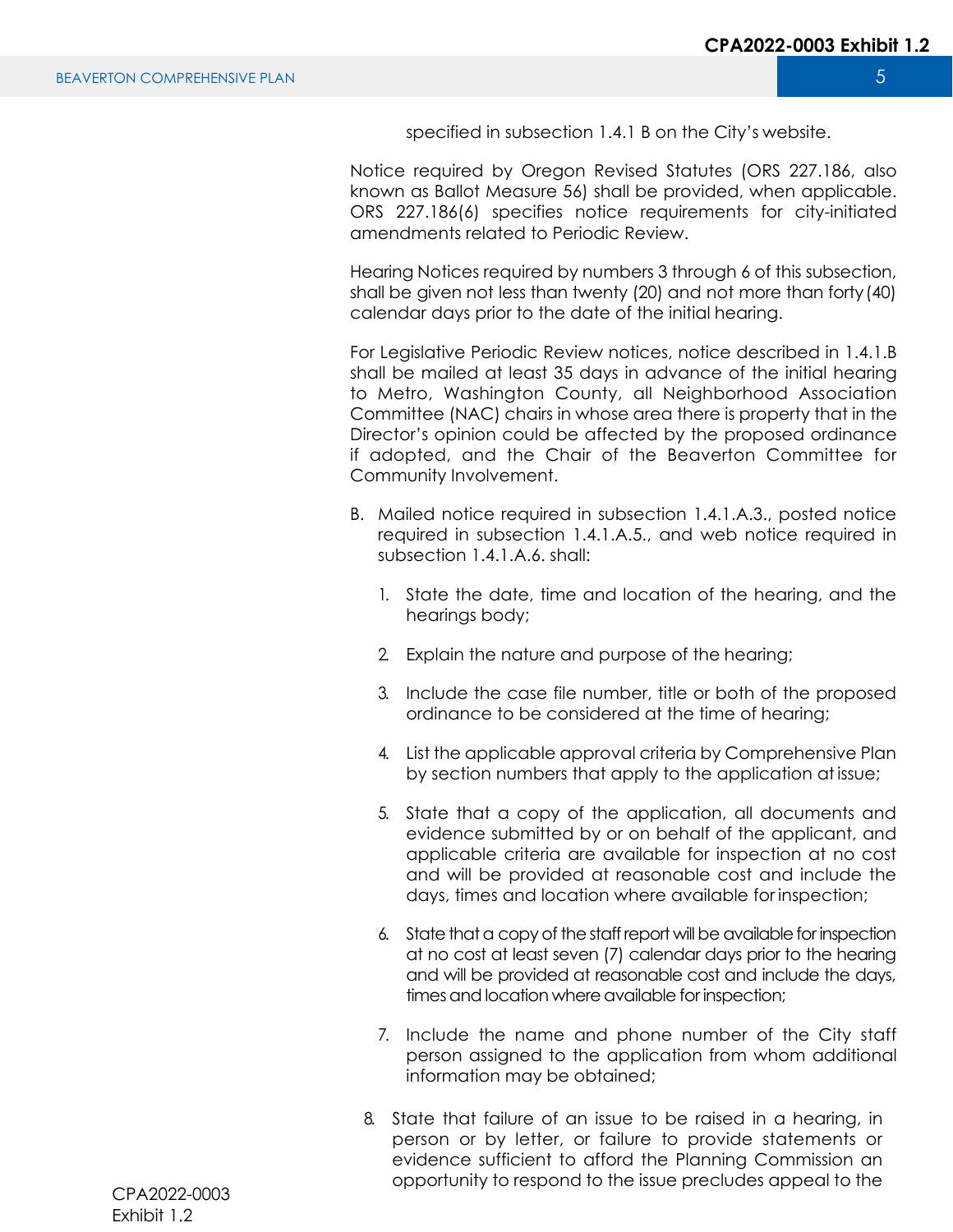City Council and the Land Use Board of Appeals based on that issue; and

- 9. Include a general explanation of the requirements for submission of testimony and procedure for conduct of the hearing.
- C. If an application is City-initiated and would change the Land Use Plan Map for a property to a designation that would require a rezone, a notice must be sent to the owner pursuant to Oregon Revised Statutes (ORS 227.186 also known as Ballot Measure 56).
- D. Notice of remand hearings, whether they be the entire legislative amendment or part of the amendment, either from the Land Use Board of Appeals to City Council or from City Council to Planning Commission, shall be given following subsections 1.4.1.A. and 1.4.1.B. with the following additional information:
	- 1. The deadline for submitting written testimony and the place it is to be submitted;
	- 2. The applicable criteria if the remand is required by the failure to state the criteria or if the criteria have changed;
	- 3. The scope of the testimony; and
	- 4. Whether the testimony is de novo or limited to the record and whether it must be submitted in writing or whether oral testimony will be allowed.

The notice required in this subsection D. shall be mailed to persons who previously provided written or oral testimony in the proceedings on the proposal.

#### **1.4.2 Quasi-Judicial Amendments**

- A. Notice of the initial hearing shall be provided as follows:
	- 1. By providing the required inter-agency DLCD notice to DLCD, Metro, and Washington County at least thirty-five (35) calendar days prior to the initial hearing;
	- 2. By mailing the required inter-agency DLCD notice to the chair(s) of any City-recognized Neighborhood Association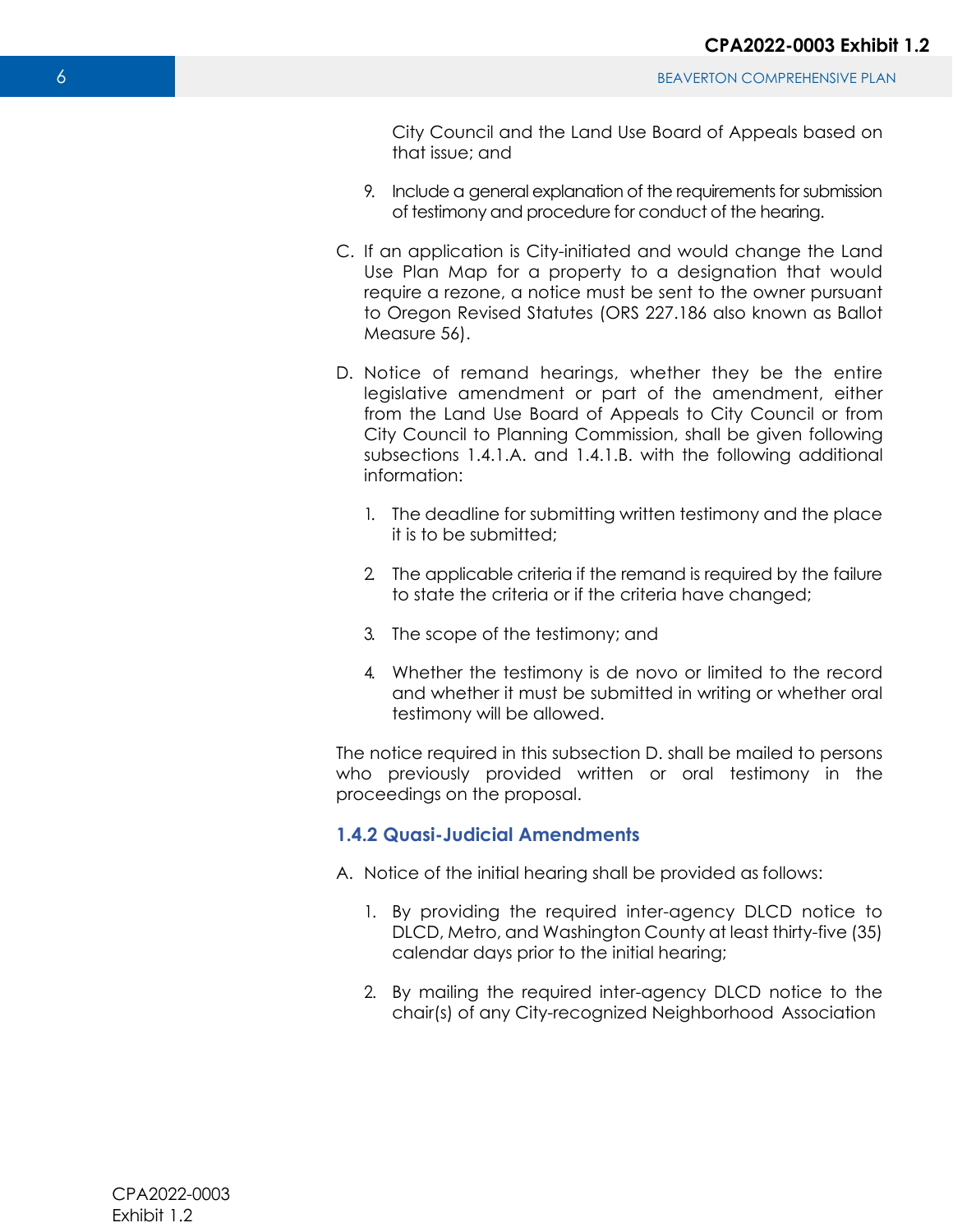Committee (NAC) or County-recognized Citizen Participation Organization whose boundaries include the property for which the change is contemplated, and the Chair of the Beaverton Committee for Community Involvement at least thirty-five (35) calendar days prior to the initial hearing;

- 3. By publication of a notice with the information specified in 1.4.2.B.1., 2., 3. and 4. in a newspaper of general circulation within the City;
- 4. By posting notice with the information specified in 1.4.2.B. at Beaverton City Hall and the Beaverton City Library;
- 5. By mailing notice with the information specified in 1.4.2.B. to property owners included in the proposed change area, if applicable, and within an area enclosed by lines parallel to and 500 feet from the exterior boundary of the property for which the change is contemplated; and
- 6. By placing notice with the information specified in 1.4.2.B. on the City's web site.

Notice required by Oregon Revised Statutes (ORS 227.186, also known as Ballot Measure 56) shall be provided, when applicable. ORS 227.186(6) specifies notice requirements for city-initiated amendments related to Periodic Review.

Hearing notices required by numbers 3 through 6 of this subsection shall be given not less than twenty (20) and not more than forty (40) calendar days prior to the date of the initial hearing.

- B. Notice required in subsection 1.4.2.A.4. and 5. shall:
	- 1. State the date, time, and location of the hearing, and the hearings body;
	- 2. Explain the nature of the application and the use or uses, which could be authorized:
	- 3. Include the case file number, title or both of the proposed ordinance to be considered at the time of hearing;
	- 4. List the applicable criteria from the Comprehensive Plan by section number that apply to the application at issue;
	- 5. State that a copy of the application, all documents and evidence submitted by or on behalf of the applicant, and applicable criteria are available for inspection at no cost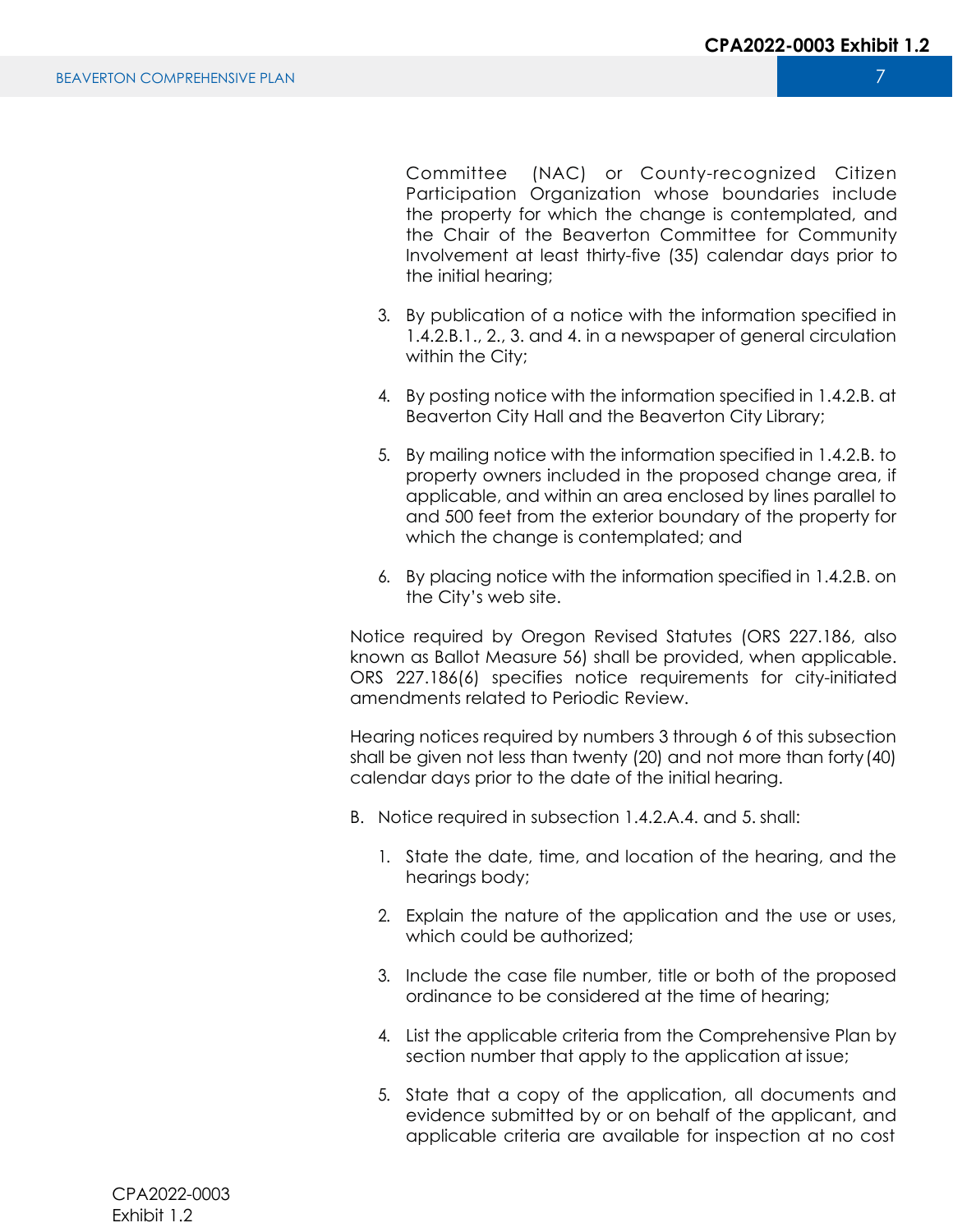- 6. State that a copy of the staff report will be available for inspection at no cost at least seven (7) calendar days prior to the hearing and will be provided at reasonable cost include the days, times and location where available for inspection;
- 7. Include the name and phone number of the City staff person assigned to the application from whom additional information may be obtained;
- 8. State that failure of an issue to be raised in a hearing, in person or by letter, or failure to provide statements or evidence sufficient to afford the Planning Commission an opportunity to respond to the issue precludes appeal to the City Council and the Land Use Board of Appeals based on that issue;
- 9. Include a general explanation of the requirements for submission of testimony and procedure for conduct of the hearing; and
- 10. Set forth the street address or other easily understood geographical reference to the subject property and include a map, if applicable.
- C. If an application is City-initiated and would change the Land Use Plan Map for a property to a designation that would require a rezone, a notice must be sent to the owner pursuant to Oregon Revised Statutes (ORS 227.186(3) also known as Ballot Measure 56).
- D. Notice of remand hearings, whether for the entire quasi-judicial amendment or part of the amendment, either from the Land Use Board of Appeals to City Council or from City Council to Planning Commission shall be given following subsection 1.4.2.A. and 1.4.2.B. with the following additions:
	- 1. Any deadline for submitting written testimony and the place it is to be submitted;
	- 2. The applicable criteria if the remand is required by the failure to state the criteria or if the criteria have changed;
	- 3. The scope of the testimony; and
	- 4. Whether the testimony is limited to the record or de novo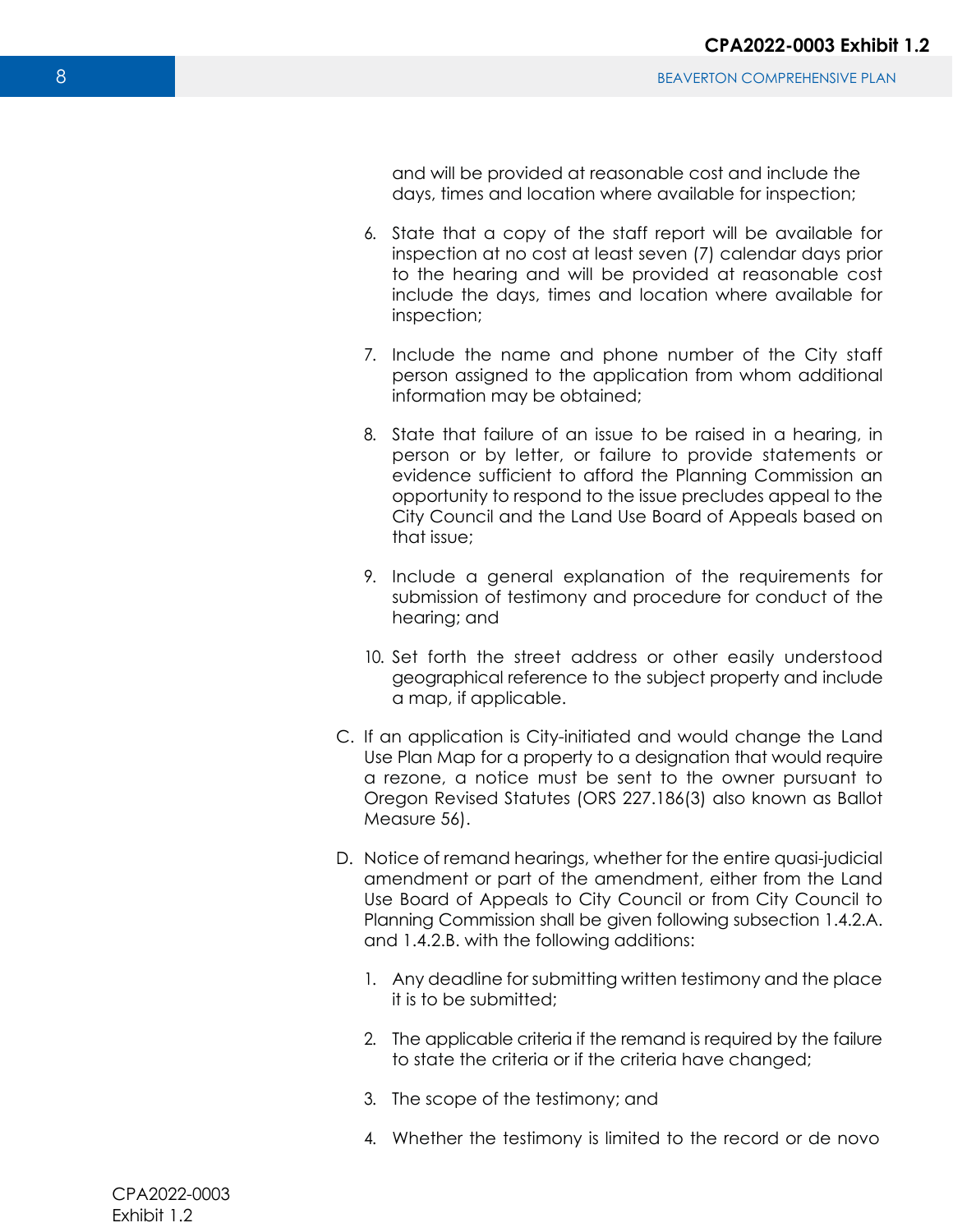and whether it must be submitted in writing or whether oral testimony will be allowed.

The notice required in this subsection D. shall be mailed to persons who previously provided written or oral testimony in the proceedings on the proposal.

#### **1.4.3 Non-Discretionary Map Amendments**

- A. Notice for Non-Discretionary Map Amendments shall be provided as follows:
	- 1. By publication of a notice with the information specified in Section 1.4.3.B.1., 2. and 3. in a newspaper of general circulation within the City;
	- 2. By mailing notice with the information specified in Section 1.4.3.B. to the Chair of the Beaverton Committee for Community Involvement (BCCI), Neighborhood Association Committee (NAC), Community Participation Organization (CPO) and owners of record of the subject property on the most recent property tax assessment roll; and
	- 3. By placing notice with the information specified in Section 1.4.3.B. on the City's website.
	- 4. For annexation-related plan map amendments, by mailing notice with the information specified in Section 1.4.3.B to the Planning Director of the Washington County Department of Land Use and Transportation (DLUT). This notice shall be given not less than 35 days prior to the date the item initially appears on the City Council agenda. [ORD 4759 January 2019]

All notices required by 1. through 3. of this subsection A. shall be given not less than twenty (20) and not more than forty (40) calendar days prior to the date the item initially appears on the City Council agenda.

- B. Notice required by subsection 1.4.3.A. shall:
	- 1. State the time, date, place, and purpose of the City Council agenda item;
	- 2. Explain the nature of the application;
	- 3. Include the case file number, title or both of the proposed ordinance to be considered;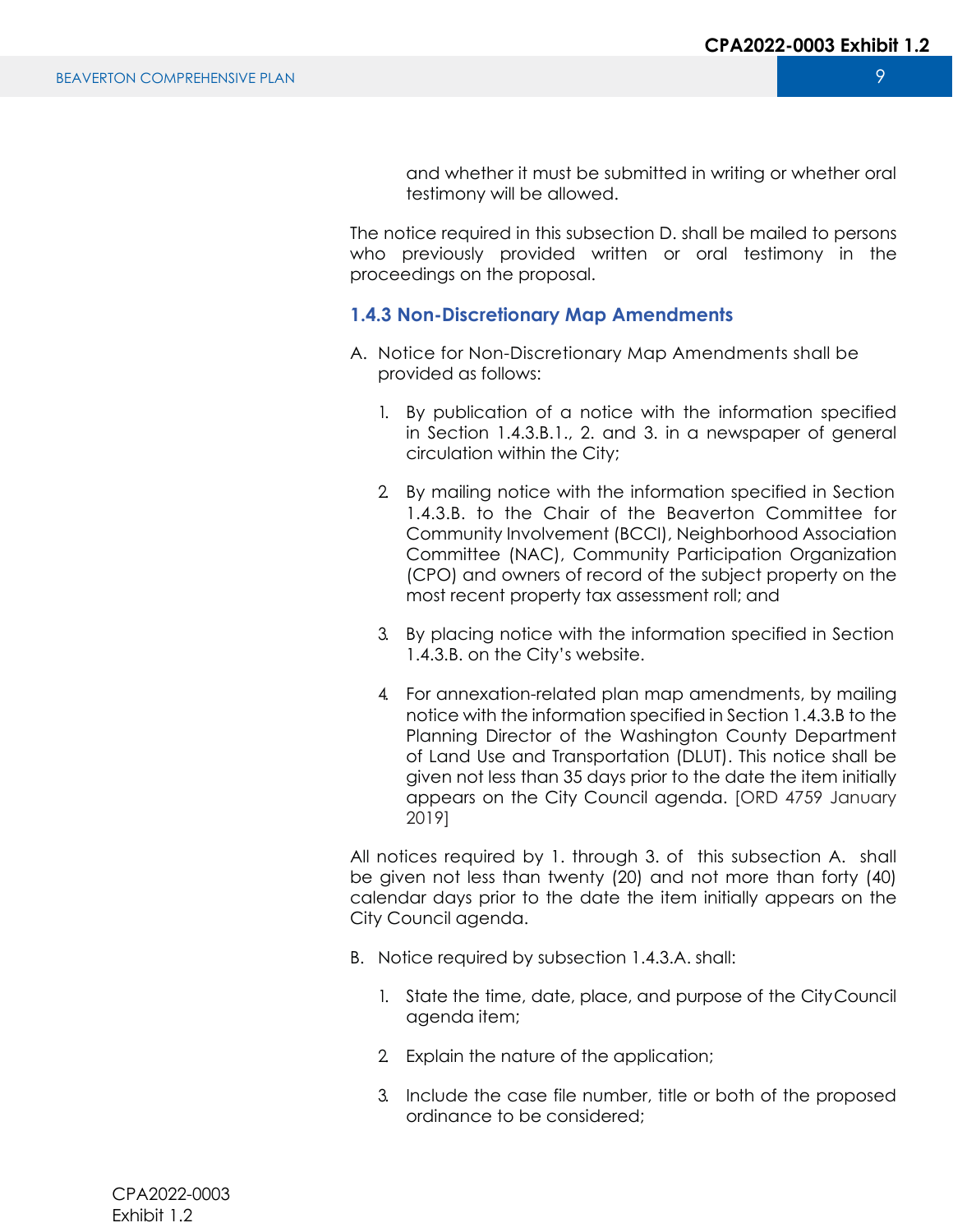- 4. List the applicable criteria from the Comprehensive Plan and State Law that apply to the application at issue;
- 5. State that a copy of the application, all documents and evidence submitted by or on behalf of the applicant, and applicable criteria are available for inspection at no cost and will be provided at reasonable cost and include the days, times and location where available for inspection;
- 6. State that a copy of the staff report will be available for inspection at no cost at least seven (7) calendar days prior to the meeting and will be provided at reasonable cost and include the days, times and location where available for inspection;
- 7. Include the name and phone number of the City staff person assigned to the application from who additional information may be obtained; and
- 8. Set forth the street address or other easily understood geographical reference to the subject property, including a map.
- C. Notice of Decision for Non-Discretionary Map Amendments

Within five working days after the City Council decision on a Non-Discretionary Map Amendment, notice of the decision shall be mailed to the owner of record, DLCD, the Beaverton Neighborhood Office and the Chairperson of the Beaverton Committee for Community Involvement (BCCI). The notice of decision shall include the following:

- 1. A statement that the decision is final but may be appealed in a court of competent jurisdiction, and
- 2. A statement that the complete case file is available for review. The statement shall list when and where the case file is available and the name and telephone number of the City representative to contact for information about the case.

### **1.4.4 Statewide Planning Goal 5 Inventory Resource Document (Volume III) Amendments**

A. If the proposal is legislative in nature, as in an update to one of the Statewide Planning Goal 5 Inventory Resource Documents or an addition of a new category of Statewide Planning Goal 5 Inventory Resource Documents, then notice shall follow the legislative notice procedure identified under subsection 1.4.1.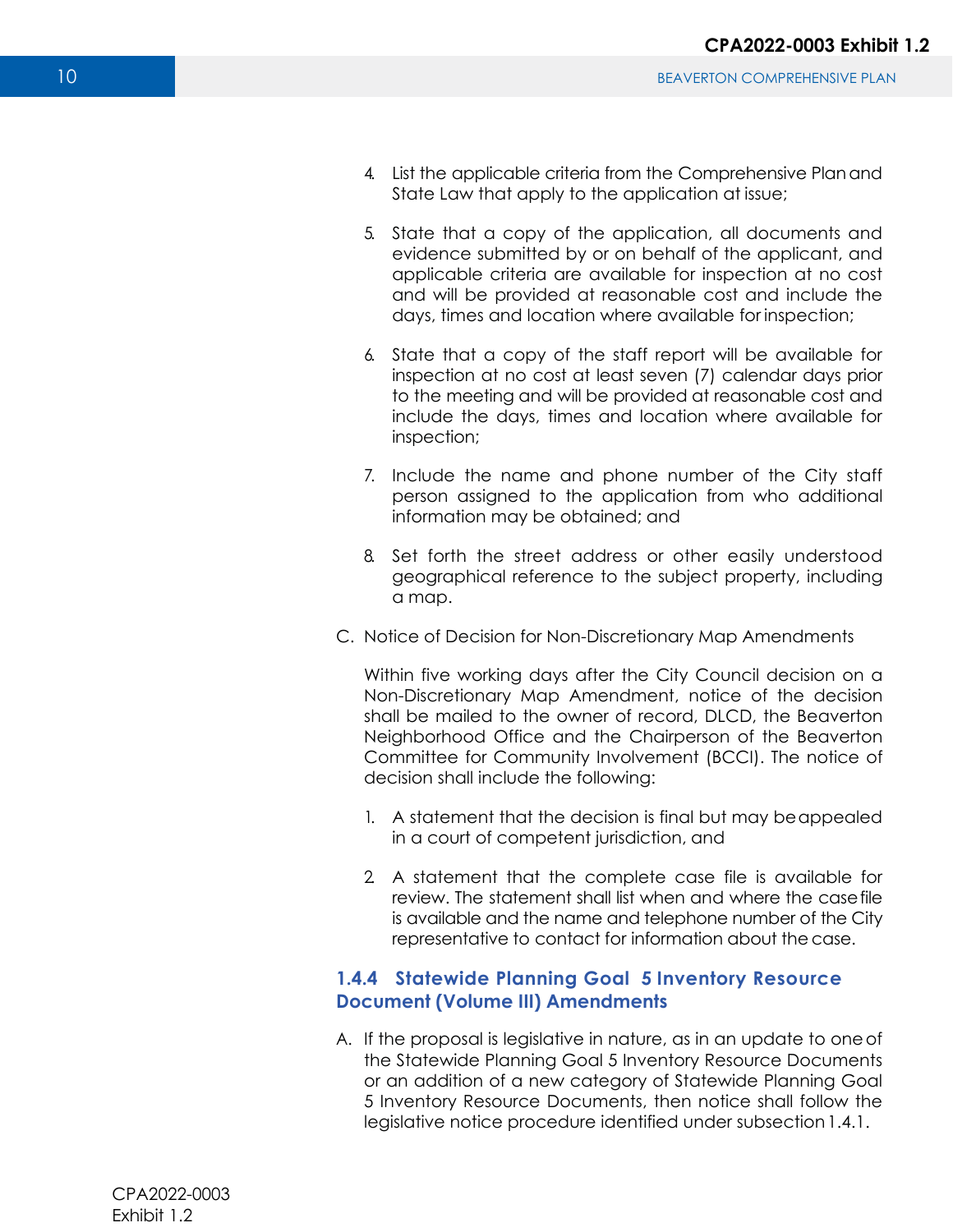- B. If the proposal is quasi-judicial in nature, as in a change on one property or a limited group of properties, the notice shall follow the quasi-judicial notice procedure under subsection 1.4.2.
- C. If the proposal is to update the Local Wetland Inventory map of the Significant Natural Resource maps based on approvals of wetland delineations or fill or removal permits issued by the Oregon Department of State Lands, the amendment shall be deemed non-discretionary and shall be updated administratively by City Council ordinance adoption, following the Non-Discretionary Map Amendment procedure under 1.4.3.

# **1.5 CRITERIA FOR AMENDING THE COMPREHENSIVE PLAN**

The adoption by the City Council of any amendment to the Plan shall be supported by findings of fact, based on the record, that demonstrate the criteria of this Section have been met. The City Council and Planning Commission may incorporate by reference facts, findings, reasons, and conclusions proposed by the City staff or others into their decision.

# **1.5.1 Criteria for Legislative and Quasi-judicial Comprehensive Plan Amendments**

- A. The following criteria apply to all legislative Comprehensive Plan amendments and non-annexation-related quasi-judicial Comprehensive Plan Amendments.
	- 1. The proposed amendment is consistent and compatible with relevant Statewide Planning Goals and related Oregon Administrative Rules;
	- 2. The proposed amendment is consistent and compatible with the applicable Titles of the Metro Urban Growth Management Functional Plan and the Regional Transportation Plan; and
	- 3. The proposed amendment is consistent and compatible with the Comprehensive Plan and other applicable local plans.
- B. The following criteria apply to all annexation-related quasijudicial Comprehensive Plan Amendments. [ORD 4759 January 2019]
	- 1. In applying the most appropriate Comprehensive Plan designation, the decision-making authority shall use the relevant criteria below.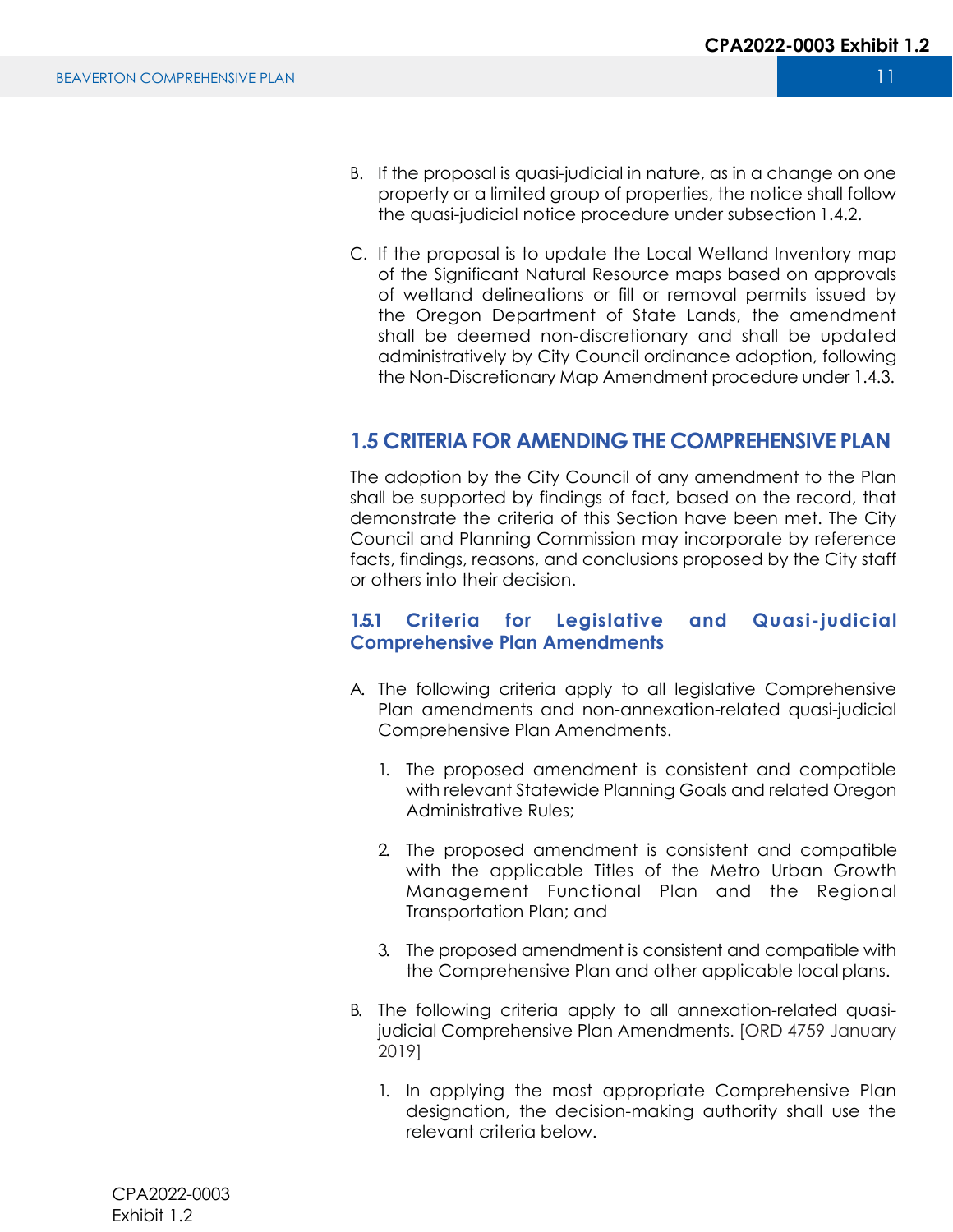- a. If the property is or properties are subject to a Beavertonapproved Community Plan, Neighborhood Plan, or Concept Plan approved consistent with Section 1.5.1.A. wherein the zoning is specified, the decision-making authority shall apply the specified Comprehensive Plan designation or designations; or
- b. If the Washington County designation is Institutional, the decision-making authority shall find that the designation is consistent with Beaverton Comprehensive Plan policies in the Land Use Element; or
- c. If neither Section 1.5.1.B 1. or 2. apply, the decisionmaking authority shall find that the designation is consistent with one or more of the following criteria in applying a Beaverton Comprehensive Plan designation:
	- i. City Comprehensive Plan policies in the Land Use Element
	- **i.** Consistency with the County Land Use Districts.

# **1.5.2 Criteria for Non-Discretionary Map Amendments**

A. Annexation-Related

The Washington County-Beaverton Urban Planning Area Agreement (UPAA) says: "Upon annexation, the city shall apply its Comprehensive Plan land use and zoning designations corresponding as closely as possible to designations already adopted by the county. The city shall maintain a list of county land use designations and the corresponding city comprehensive plan and zoning designations." The list in Table 1 of Section 1.5.2. identifies City Comprehensive Plan designations and zoning districts that most closely approximate the density, use provisions and standards of the County designations. When annexation related Comprehensive Plan Map amendments are proposed that convert County zoning to a City plan designation that is pursuant to Table 1 in Section 1.5.2. the City has no discretion.

This section describes the method by which City of Beaverton Comprehensive Plan designations and zoning districts shall be applied consistent with the Washington County-Beaverton Urban Planning Area Agreement when a property in unincorporated Washington County is annexed into the City of Beaverton.

Table 1 below shows city plan and zoning designations that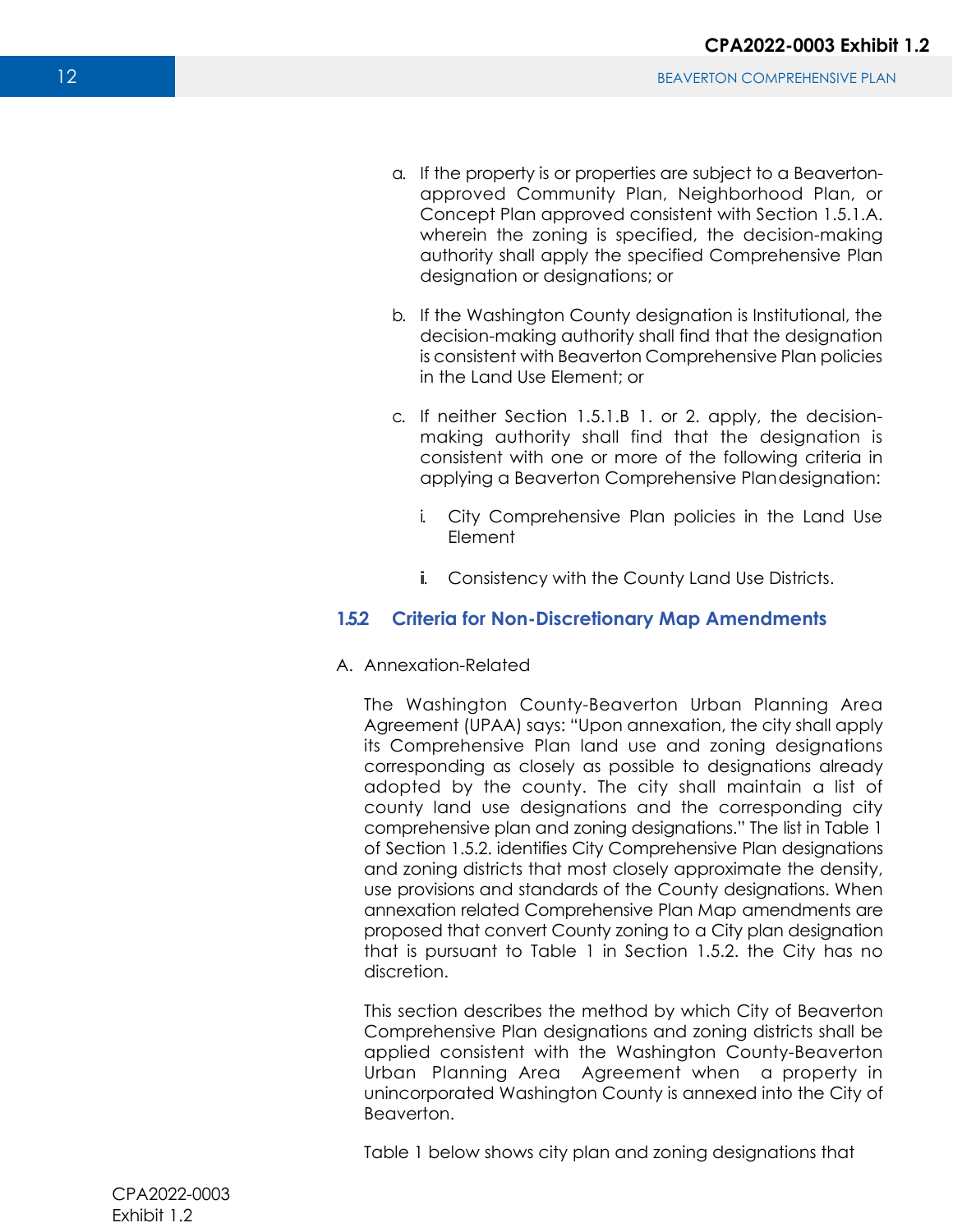correspond closely with the county land use districts. Properties with Washington County land use districts in Table 1 can be processed with a Type 1 application using the city's nondiscretionary process. County land use districts not consistent with Table 1 and associated footnotes shown shall be subject to a Type 3 discretionary process. The decision-maker for Type 1 and Type 3 applications shall be the City Council, which shall adopt such plan amendments according to the requirements of the City Charter.

#### **Table 1, 1.5.2: Annexation-related plan and zone changes not requiring discretion (Type I CPA/ZMA Applications)**

| County<br><b>Land Use District</b>                                  | <b>City Comprehensive</b><br><b>Plan Designation</b> | <b>City Zoning</b><br><b>District</b> |
|---------------------------------------------------------------------|------------------------------------------------------|---------------------------------------|
| R-5, Residential 5 units/acre                                       | <b>Standard Density Neighborhoods (SDN)</b>          | R7                                    |
| R-6, Residential 6 units/acre                                       | Standard Density Neighborhoods (SDN)                 | R7                                    |
| R-9, Residential 9 units/acre                                       | <b>Standard Density Neighborhoods (SDN)</b>          | R <sub>5</sub>                        |
| TO:R24-40, Transit Oriented Residential <sup>1</sup>                | <b>Station Community (SC)</b>                        | SC-HDR                                |
| TO:R24-40, Transit Oriented Residential <sup>2</sup>                | Town Center (TC)                                     | <b>TC-HDR</b>                         |
| TO:R40-80, Transit Oriented Residential <sup>1</sup>                | <b>Station Community (SC)</b>                        | SC-HDR                                |
| TO:R80-120, Transit Oriented Residential <sup>1</sup>               | <b>Station Community (SC)</b>                        | SC-HDR                                |
| <b>TO:RC, Transit Oriented Retail</b><br>Commercial <sup>1, 3</sup> | <b>Station Community (SC)</b>                        | SC-MU                                 |
| TO:BUS, Transit Oriented Business <sup>2</sup>                      | Town Center (TC)                                     | <b>TC-MU</b>                          |
| <b>TO:BUS, Transit Oriented Business<sup>1</sup></b>                | <b>Station Community (SC)</b>                        | SC-MU                                 |
| TO: EMP, Transit Oriented Employment <sup>1</sup>                   | <b>Station Community (SC)</b>                        | $SC-E1$                               |

- 1 Applies to property located within a Metro designated Station Community Area
- 2 Applies to property located within a Metro designated Town Center Area
- 3 Unincorporated property zoned TO:RC located within a Metro designated Station Community Area which is entirely within 2,600 linear feet from a light rail transit platform.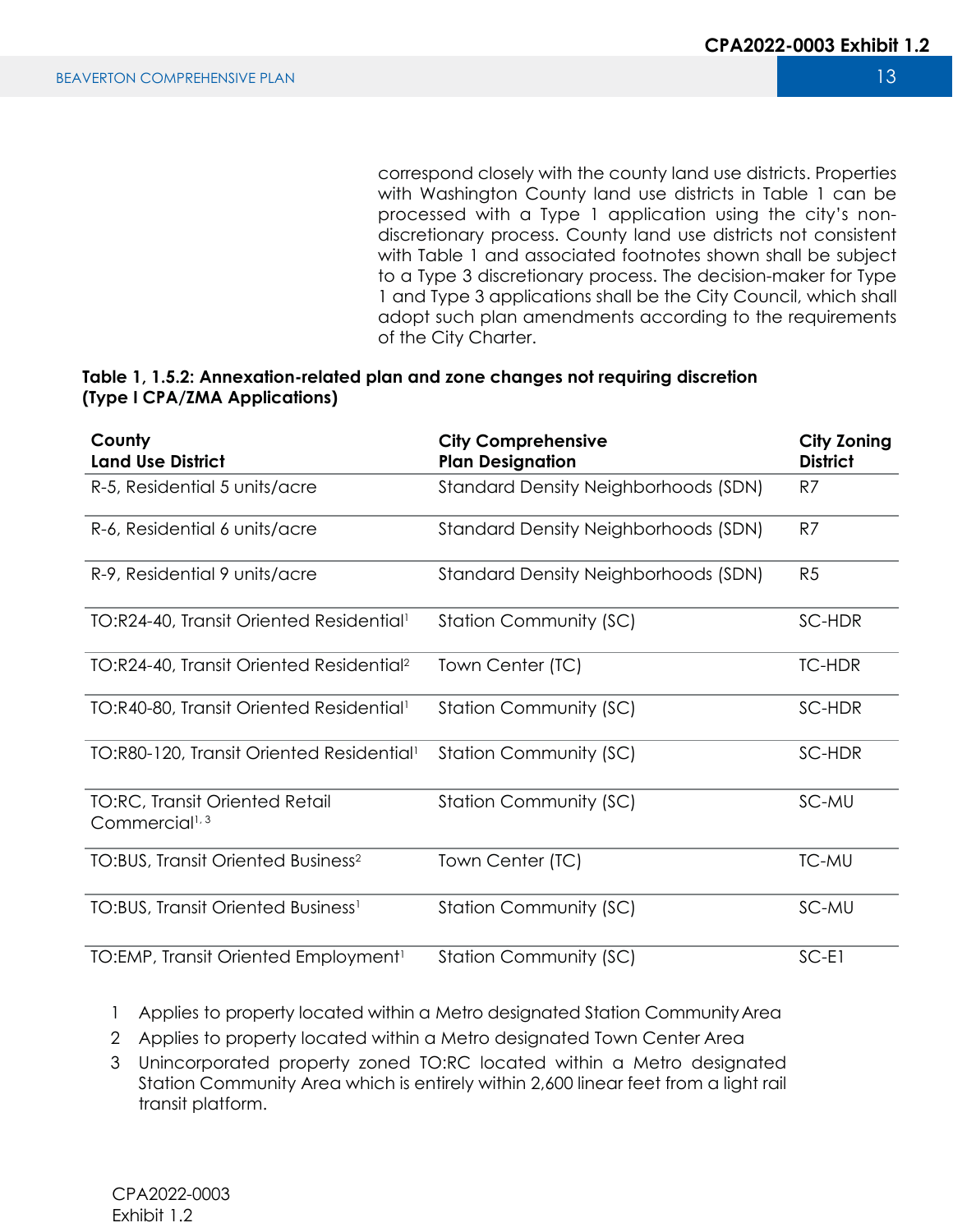B. Statewide Planning Goal 5

The Department of State Lands (DSL) and the US Army Corps of Engineers (COE) exercise discretion when these agencies approve wetland delineations and fill/removal permits (OAR 141-085, ORS 227.350, and ORS 196.600 to 196.990). Because the decision is made by another agency, acknowledging the locations of the delineated wetlands and fill/removal activities on the City's Local Wetland Inventory map involves no discretion.

# **1.5.3 Criteria for Statewide Planning Goal 5 Inventory Resource Document (Volume III) Comprehensive Plan Amendments**

- A. Local Wetland Inventory Amendments require following the criteria for adoption of a local wetland inventory found within Oregon Revised Statutes and Oregon Administrative Rules (as of November 2004, ORS 196 and OAR 141-086 and OAR 660-023).
- B. Criteria for Addition of Historic Landmarks and Districts

To qualify as a historic landmark or district, the proposal must meet criterion 1 and at least one factor listed as criteria 2 through 5:

- 1. Conforms with the purposes of the Beaverton Comprehensive Plan; and
- 2. The proposed landmark or district is associated with natural history, historic people, or with important events in national, state, or local history; or
- 3. The proposed landmark or district embodies the distinguishing characteristics of an architecture inherently valuable for a study of a period, style, or method of construction; or
- 4. The proposed landmark is a notable work of a master builder, designer, or architect; or
- 5. The proposed landmark or district would serve one or more of the following purposes:
	- a. To preserve, enhance, and perpetuate landmarks and districts representing or reflecting elements of the City's cultural, social, economic, political, and architectural history;
	- b. To safeguard the City's historic, aesthetic, and cultural heritage as embodied and reflected in said landmarks and districts;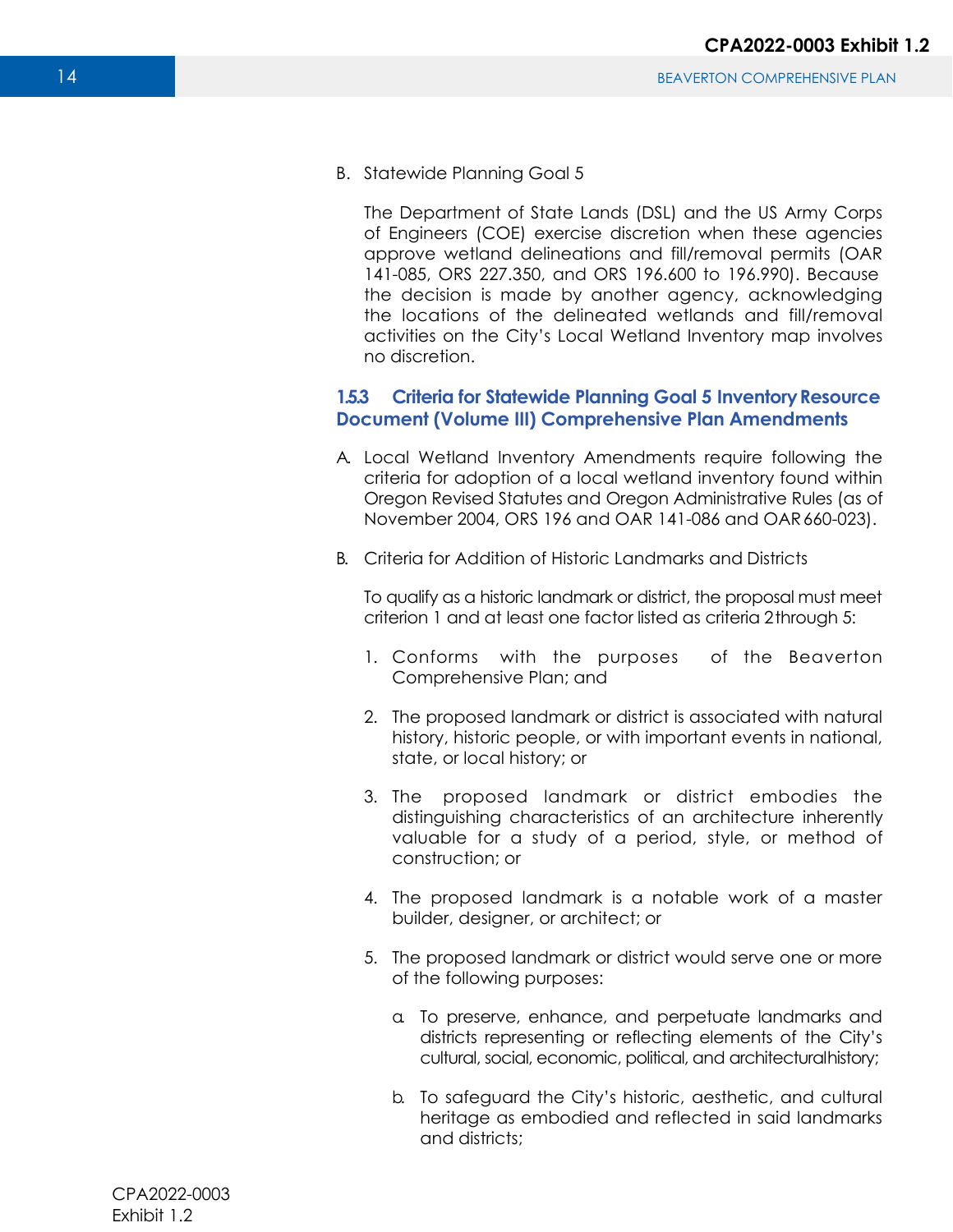- c. To complement any National Register properties or Historic Districts;
- d. To stabilize and improve property values in such districts;
- e. To foster civic pride in the beauty and accomplishments of the past;
- f. To protect and enhance the City's attractions to tourists and visitors and the support and stimulus to business and industry thereby provided;
- g. To strengthen the economy of the City; and
- h. To promote the use of historic districts and landmarks for the education, pleasure, energy conservation, housing, and public welfare of the City's current and future citizens.
- C. Criteria for Adding Historic Trees

The adoption by City Council and Planning Commission of any amendment to add a historic tree to the Historic Tree Inventory shall be based on the following criteria:

- 1. Conforms with applicable goals and policies of the Beaverton Comprehensive Plan;
- 2. The proposed historic tree designation is requested by the property owner as determined by the most recent property tax assessment roll of the Washington County Department of Assessment and Taxation; and
- 3. The proposed historic tree is associated with historic properties, historic people, or with important events in national, state, or local history, or general growth and development of the city.

# **1.6 HEARINGS PROCEDURES**

The initial body to review Quasi-Judicial and Legislative Comprehensive Plan amendment applications shall be the Planning Commission which shall make a written recommendation which is forwarded to the City Council. The City Council shall make the final decision as set forth in this section.

**1.6.1. After appropriate notice is given, as provided in section 1.4. the Planning Commission shall hold a public hearing on the amendment, except for Non-Discretionary amendments.**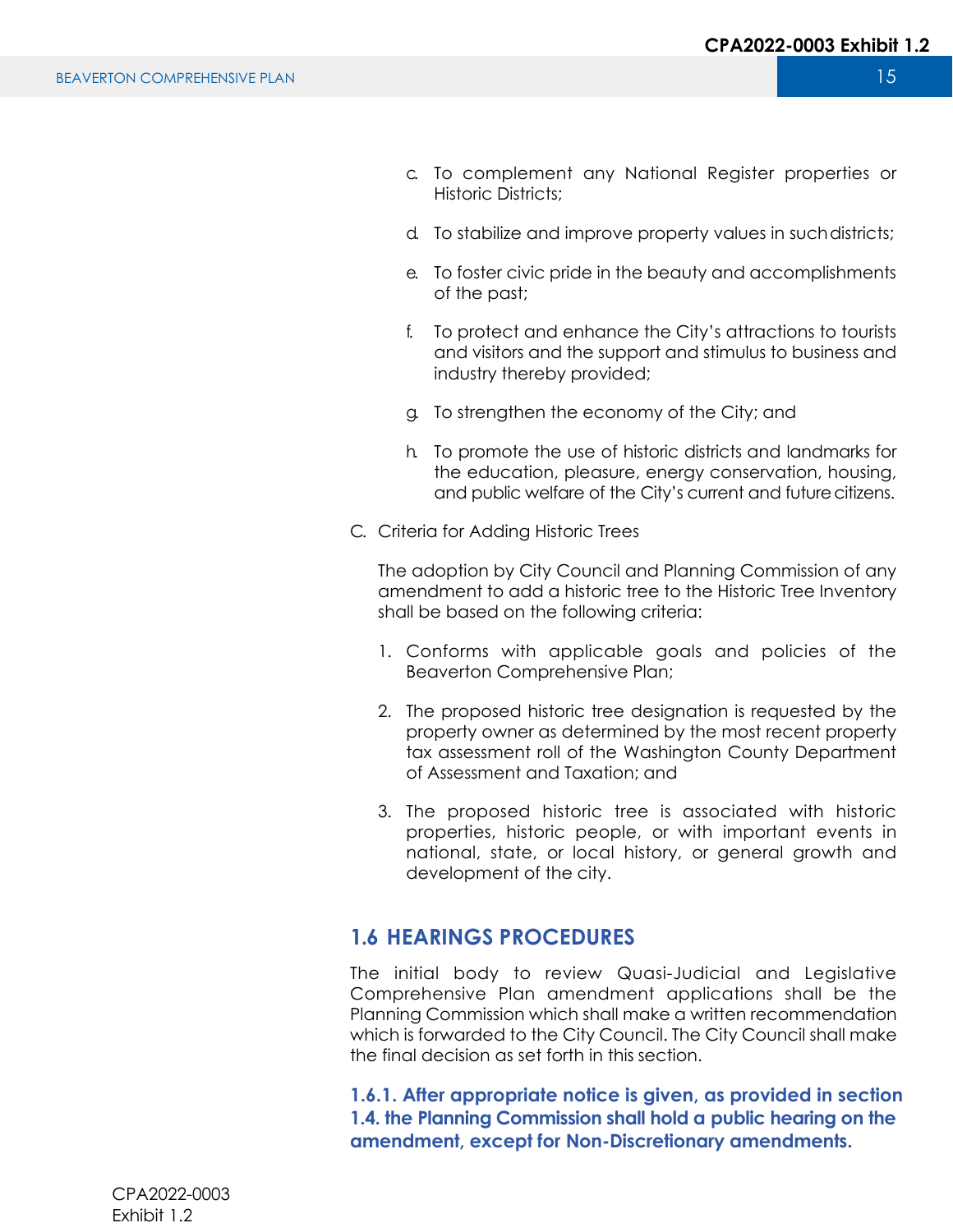- A. At the beginning of the hearing an announcement shall be made to those in attendance that:
	- 1. States the applicable approval criteria by Comprehensive Plan section number.
	- 2. States testimony, arguments and evidence must be directed toward the applicable criteria.
	- 3. States failure to raise an issue accompanied by statements or evidence with sufficient specificity to afford the Planning Commission and the parties an opportunity to respond to the issue may preclude appeal to the Land Use Board of Appeals on that issue.
	- 4. States failure of the applicant to raise constitutional or other issues relating to the proposed conditions of approval with sufficient specificity to allow the City to respond to the issue may preclude an action for damages in circuit court.
	- 5. If a quasi-judicial application, states the Planning Commission must be impartial and that members of the Planning Commission shall not have any bias or personal or business interest in the outcome of the application.
		- a. Prior to the receipt of any testimony, members of the Planning Commission must announce any ex parte contacts. The Planning Commission shall afford parties an opportunity to challenge any member thereof based on bias, conflicts of interest or ex parte contacts.
		- b. If any member of the Planning Commission has visited the site (if applicable), they should describe generally what was observed.
	- 6. Summarizes the procedure of the hearing.
	- 7. States that the hearing shall be recorded on audio only or audio and video.
	- 8. States any time limits for testimony set by the Planning Commission at the beginning of the hearing.
- B. After the aforementioned announcements, the Chair shall call for presentation of the staff report. Staff shall describe the proposal and provide a recommendation.
- C. After the presentation of the staff report, the Chair shall call for the applicant's testimony, if the City is not the applicant.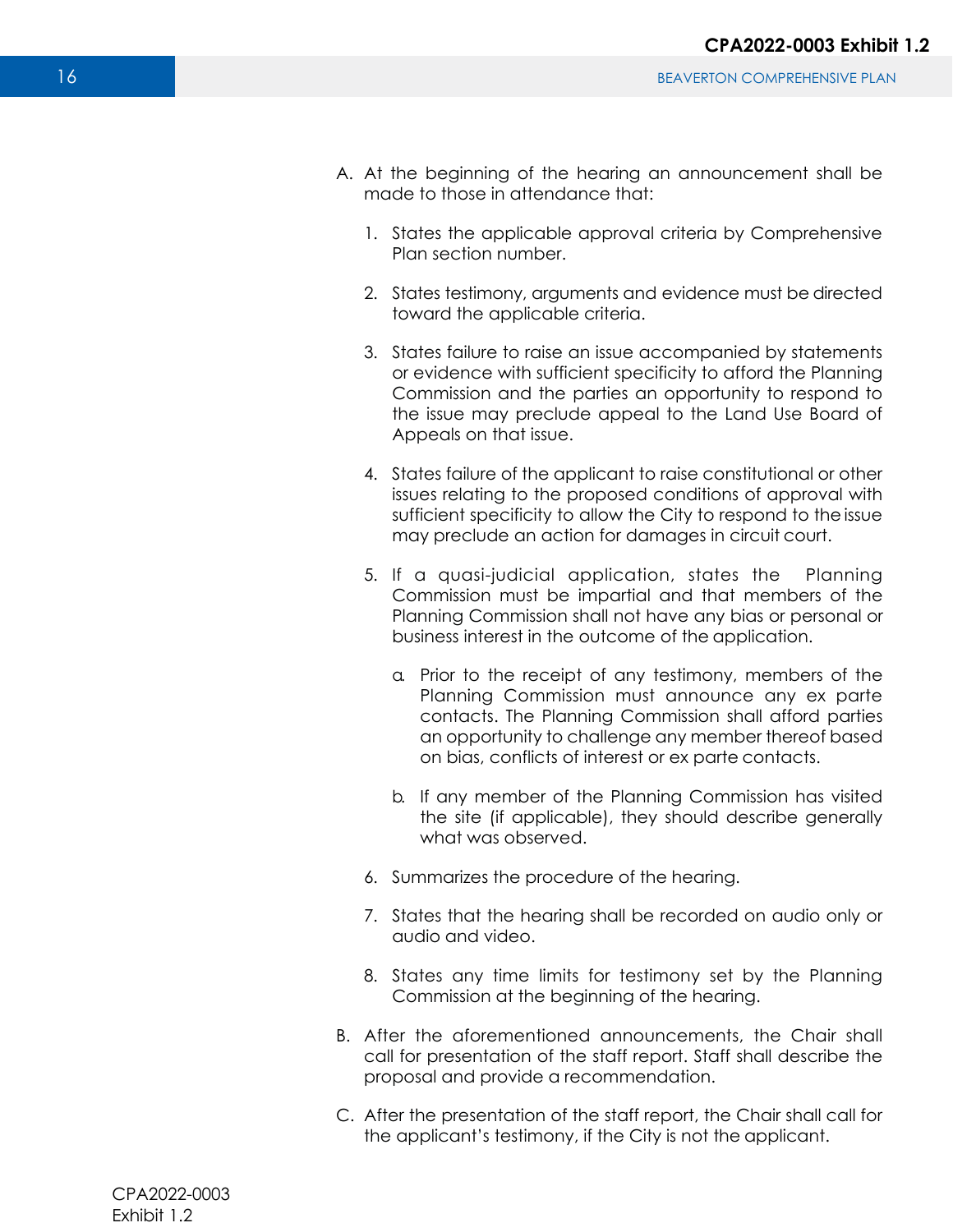- D. After the applicant's testimony, the Chair shall call for other evidence or testimony in the following sequence unless the Planning Commission consents to amend the sequence of testimony:
	- 1. First, evidence or testimony in support of the application
	- 2. Second, evidence or testimony in opposition to the application.
	- 3. Third, evidence or testimony that is neither in support nor in opposition to the application.
- E. If the City is not the applicant, the Chair shall call for rebuttal by the applicant. Rebuttal testimony shall be limited to the scope of the issues raised by evidence and arguments submitted into the record by persons in opposition to the application. Should the applicant submit new evidence in aid of rebuttal, the Chair shall allow any person to respond to such new evidence, and provide for final rebuttal by the applicant.
- F. The Chair shall offer staff an opportunity to make final comments and answer questions.
- G. Provisions for holding a record open or continuing a hearing set forth in Oregon Revised Statutes (ORS 197.763 (6)) shall apply to this Chapter of the Comprehensive Plan, in accordance with the statute.

# **1.6.2. Following the conclusion of the hearing for a Legislative or Quasi-Judicial amendment, the Planning Commission shall take one of the following actions:**

- A. Continue the hearing to a date, time and location certain, which shall be announced by the Chair. Notice of date, time, and location certain of the continued hearing is not required to be mailed, published or posted, unless the hearing is continued without announcing a date, time, and location certain, in which case notice of the continued hearing shall be given as though it was the initial hearing.
- B. Recommend approval, approval with modifications, or denial to the City Council.
	- 1. If the Planning Commission proposes to recommend approval, approval with modifications, or denial, the Planning Commission shall announce a brief summary of the basis for the recommendation and that recommendation shall be conveyed to the Council; provided, the proceedings may be continued for the purpose of considering such recommendation without taking new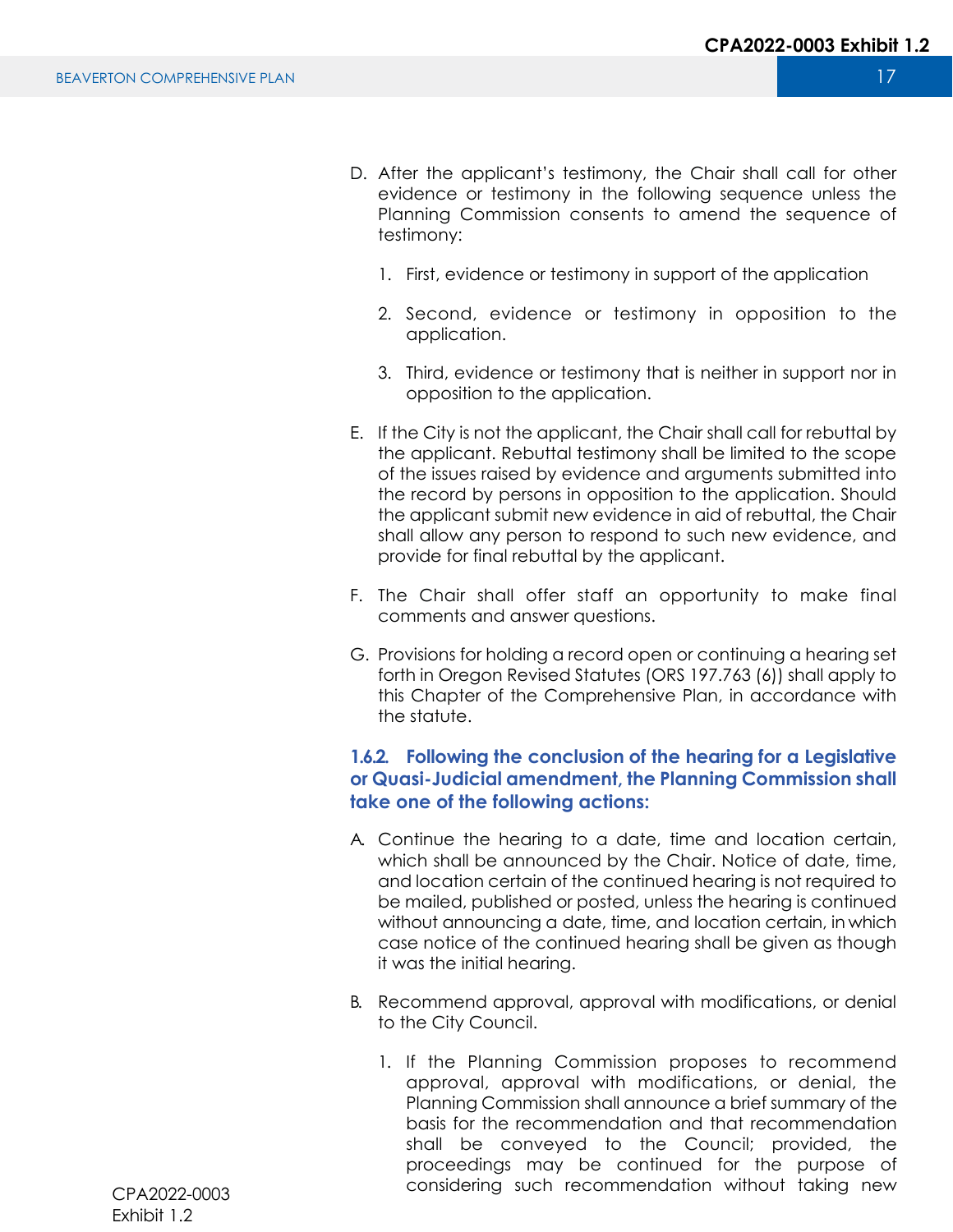testimony or evidence.

- 2. Provisions for holding a record open or continuing a hearing set forth in ORS 197.763(6) shall apply under this Ordinance in a manner consistent with state law.
- 3. Planning Commission's recommendation shall be presented for City Council consideration, consistent with City Charter requirements for adoption of an ordinance.
- 4. Within approximately seven (7) calendar days from the date that the Planning Commission recommendation is reduced to writing and signed by the Chair or the Chair's designee, the Director shall mail a written notice to the persons who appeared orally or in writing before the Planning Commission prior to the closing of the public records ("persons of record"). The written notice shall include the following information:
	- A statement indicating the Web page address on which the Planning Commission recommendation may be viewed and downloaded.
	- A statement that the complete case file is available for review. The statement shall list when and where the case file is available and the name and telephone number of the City representative to contact for more information about the case file.

### **1.6.3. After appropriate notice is given, as provided in Section 1.4, the City Council shall hold a public hearing on the amendment:**

- A. At the beginning of the hearing an announcement shall be made to those in attendance that:
	- 1. States the applicable approval criteria by Comprehensive Plan section number.
	- 2. States testimony, arguments and evidence must be directed toward the applicable criteria.
	- 3. States failure to raise an issue accompanied by statements or evidence with sufficient specificity to afford the City Council and the parties an opportunity to respond to the issue may preclude appeal to the Land Use Board of Appeals on that issue.
		- 4. States failure of the applicant to raise constitutional or other issues related to the proposed conditions of approval with sufficient specificity to allow the City to respond to the issue may preclude an action for damages in circuit court.

5. If a quasi-judicial application, states the City Council must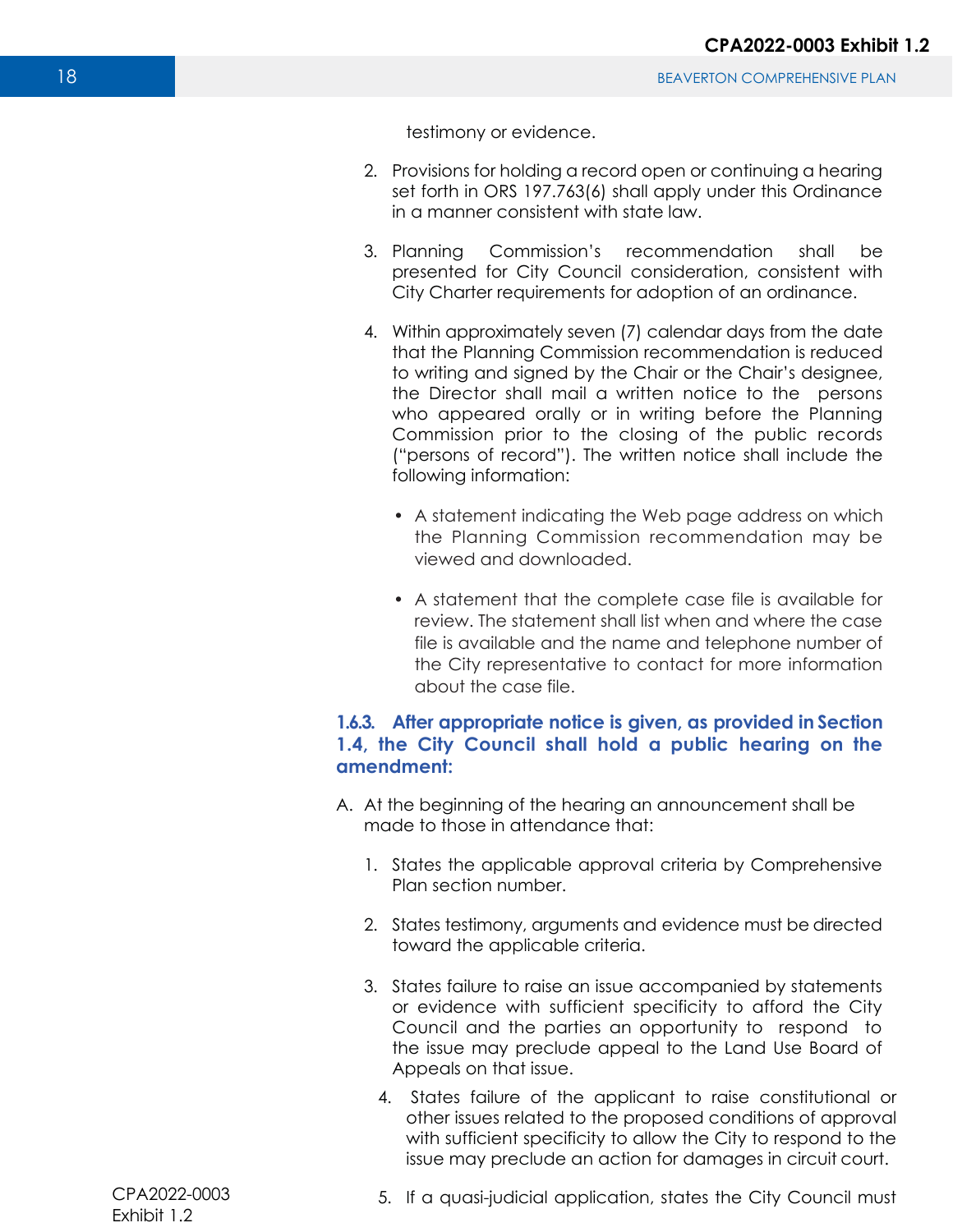be impartial and that members of the City Council shall not have any bias or personal or business interest in the outcome of the application.

- a. Prior to the receipt of any testimony, members of the City Council must announce any ex parte contacts. The City Council shall afford parties an opportunity to challenge any member thereof based on bias, conflicts of interest or ex parte contacts.
- b. If any member of the City Council has visited the site (if applicable), they should describe generally what was observed.
- 6. Summarize the procedure of the hearing.
- 7. States that the hearing shall be recorded on audio only or audio and video.
- 8. States any time limits for testimony set by the City Council at the beginning of the meeting.
- B. After the aforementioned announcements, the Mayor shall call for presentation of the staff report. Staff shall describe the proposal and provide a recommendation.
- C. After the presentation of the staff report, the Mayor shall call for the applicant's testimony, if the City is not the applicant.
- D. After the applicant's testimony, the Mayor shall call for other evidence or testimony in the following sequence unless the City Council consents to amend the sequence of testimony:
	- 1. First, evidence or testimony in support of the application
	- 2. Second, evidence or testimony in opposition to the application.
	- 3. Third, evidence or testimony that is neither in support nor in opposition to the application.
- E. If the City is not the applicant, the Mayor shall call for rebuttal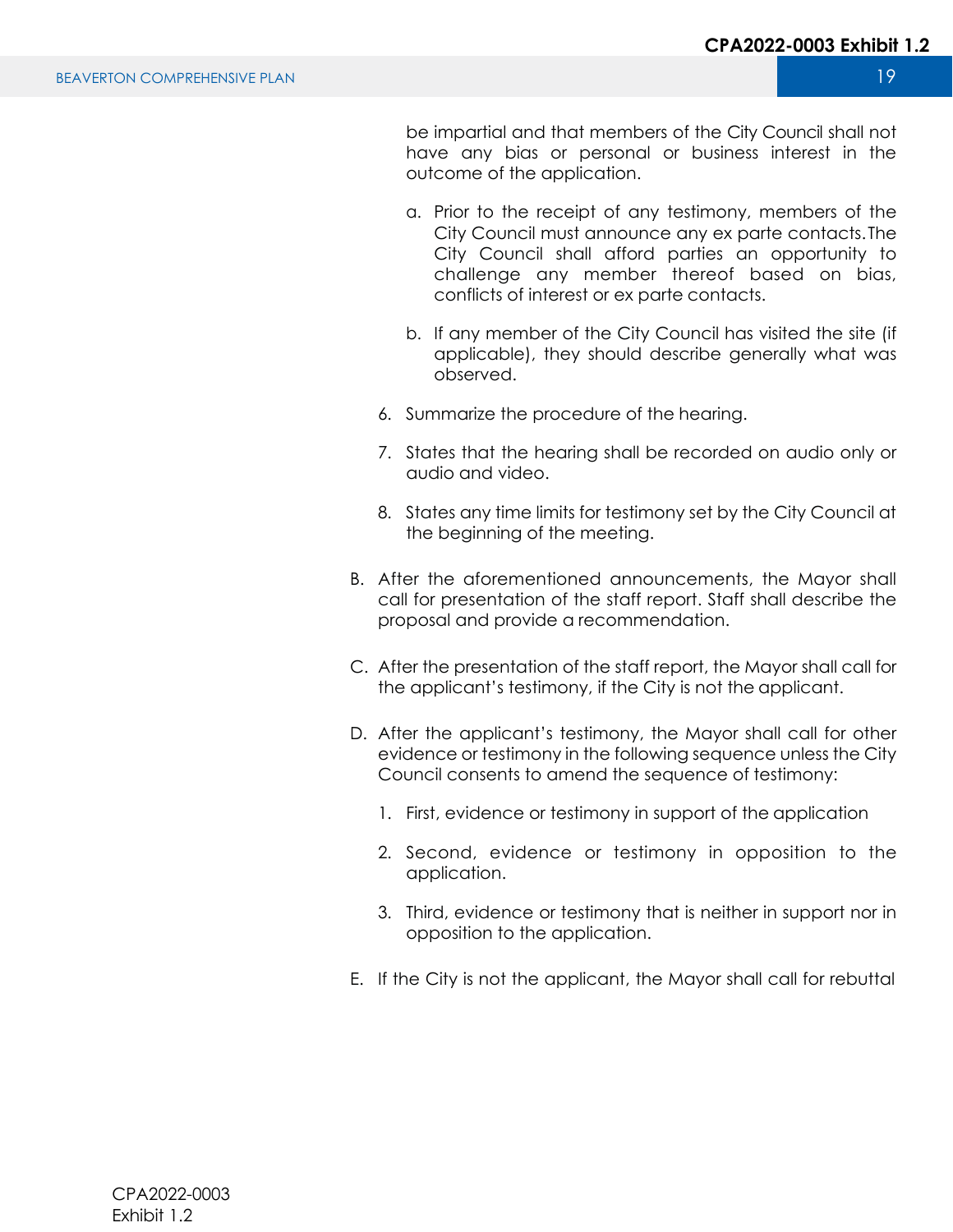by the applicant. Rebuttal testimony shall be limited to the scope of the issues raised by evidence and arguments submitted into the record by persons in opposition to the application. Should the applicant submit new evidence in aid of rebuttal, the Mayor shall allow any person to respond to such new evidence, and provide for final rebuttal by the applicant.

- F. The Mayor shall offer staff an opportunity to make final comments and answer questions.
- G. Provisions for holding a record open or continuing a hearing set forth in Oregon Revised Statutes (ORS 197.763 (6)) shall apply to this Chapter of the Comprehensive Plan, in accordance with the statute.

# **1.6.4. Following the conclusion of the hearing for a Legislative or Quasi-Judicial amendment, the City Council shall take one of the following actions:**

- A. Continue the hearing to a date, time and location certain, which shall be announced by the Mayor. Notice of date, time, and location certain of the continued hearing is not required to be mailed, published or posted, unless the hearing is continued without announcing a date, time, and location certain, in which case notice of the continued hearing shall be given as though it was the initial hearing.
- B. Vote to approve, approve with modifications, or deny the application. For Legislative amendment applications the City Council may also vote to take no action. If the City Council votes to approve, approve with modifications, or deny, the City Council shall announce a brief summary of the basis for the decision; the proceedings may be continued for the purpose of considering such order without taking new testimony or evidence.
	- 1. Provisions for holding a record open or continuing a hearing set forth in ORS 197.763(6) shall apply under this Ordinance in a manner consistent with state law.
	- 2. Within approximately seven (7) calendar days from the date that the City Council final order is adopted, the Director shall mail a written notice to the persons who appeared orally or in writing before the City Council prior to the closing of the public records ("persons of record"). The written notice shall include the following information: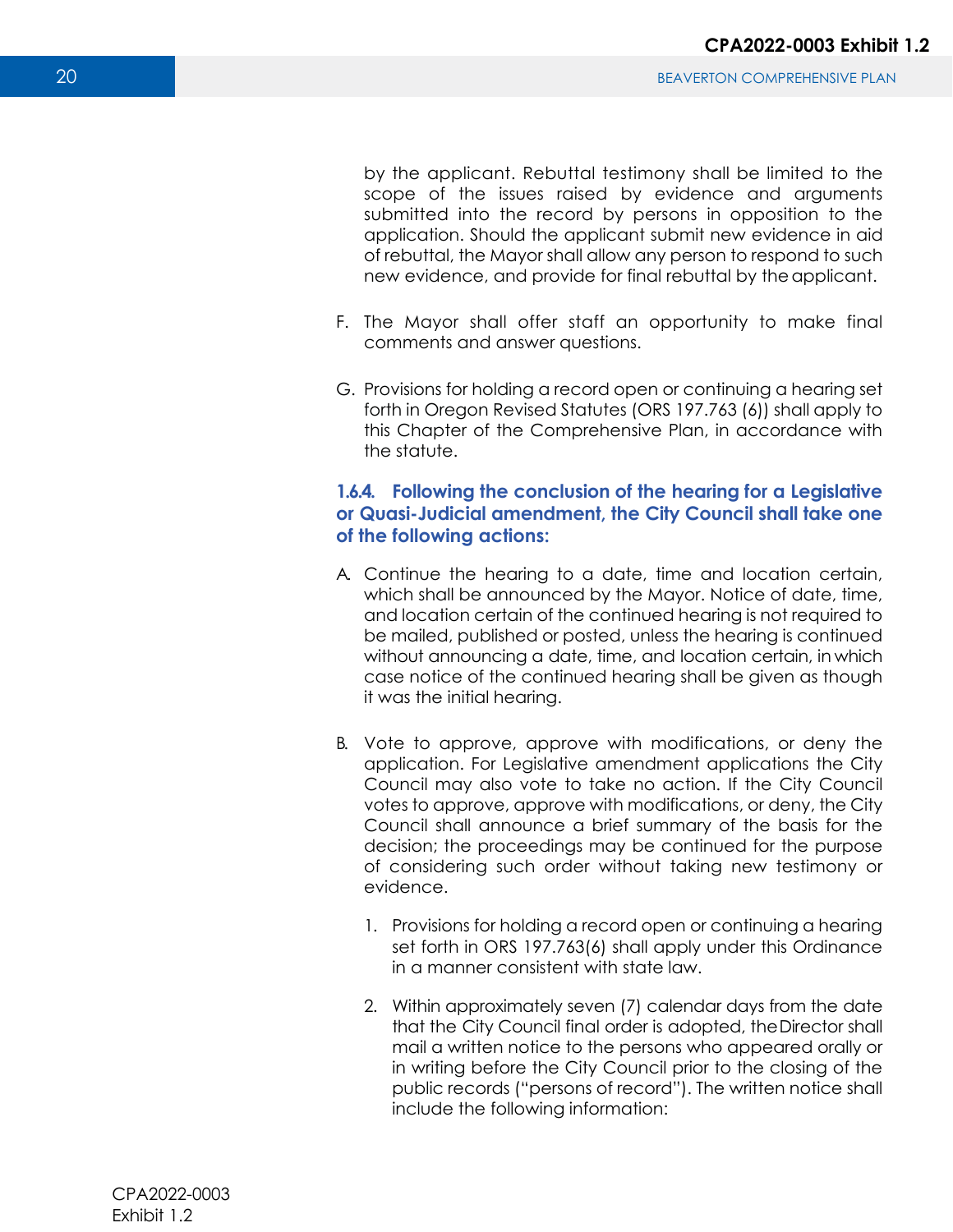- a. A statement indicating the Web page address on which the City Council decision may be viewed and downloaded.
- b. A statement that the complete case file is available for review. The statement shall list when and where the case file is available and the name and telephone number of the City representative to contact for information about the case file.

# **1.7. FINAL ADOPTION AND APPEALS**

# **1.7.1 Final Order**

- A. The written decision in the form of a final order shall be prepared regarding the application. The final order shall include:
	- 1. A listing of the applicable approval criteria by Comprehensive Plan section number.
	- 2. A statement or summary of the facts upon which the City Council relies to find the application does or does not comply with each applicable approval criterion and to justify any conditions of approval. City Council may adopt or incorporate a staff report or written findings prepared by any party to the proceeding into the final order to satisfy this requirement.
	- 3. A statement of conclusions based on the facts and findings.
	- 4. A decision to deny or to approve the application and, if approved, any conditions of approval necessary to ensure compliance with applicable criteria.
- B. Within five (5) working days after the Final Decision (City Council Ordinance or Final Order adoption), mail the required DLCD Notice of Adoption to DLCD, pursuant to ORS 197.610 and OAR Chapter 660- Division 18.
- C. Within five (5) working days from the date that the City Council adopts a final order, the Community Development Director shall cause the order to be signed, dated, and mailed to the applicant, the property owner, the Neighborhood Association Committee or County Participation Organization in which the subject property is located, and other persons who appeared orally or in writing before the public record closed. The final order shall be accompanied by a written notice which shall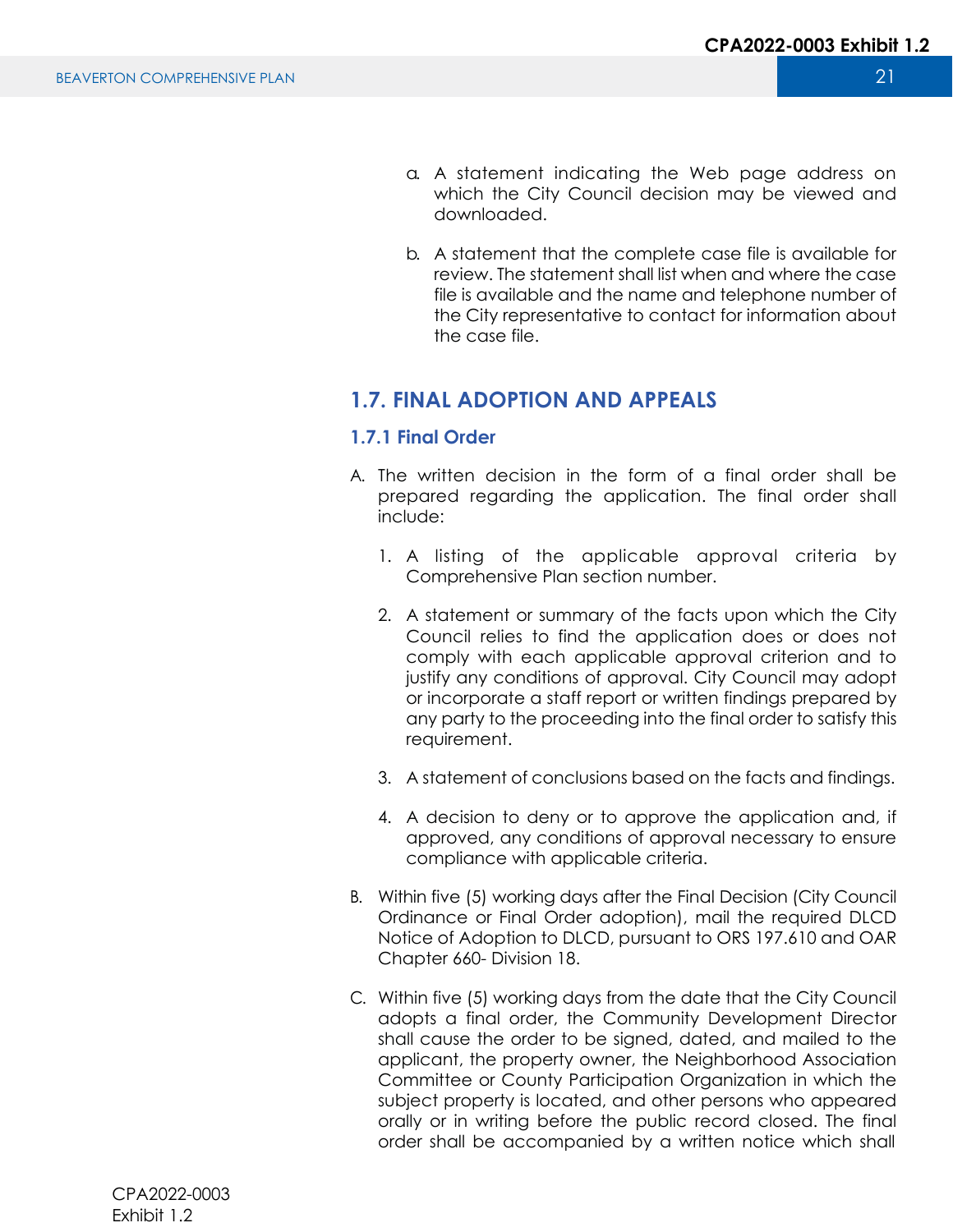include the following information:

- 1. A statement that the City Council decision is final, but may be appealed to the Land Use Board of Appeals as provided in Oregon Revised Statutes (ORS 197.805 through 197.860) or to the Land Conservation and Development Commission as provided in Oregon Revised Statutes (ORS 197.633), in the case of Periodic Review Amendments.
- 2. A statement indicating the Amendment application number, date, and brief summary of the decision. The statement shall list when and where the case file is available and the name and telephone number of the City representative to contact for information about the proposal.
- 3. A statement of the name and address of the applicant.
- 4. If applicable, an easily understood geographic reference to the subject property and a map.

The following diagrams, Diagrams I-1 through I-4, are intended for illustrative purposes only and are not adopted as procedural requirements within this ordinance. Thus, periodic updates to Diagrams I-1 through I-4 will not require a Comprehensive Plan Amendment.

# **1.8. APPLICATION FEES**

In order to defray expenses incurred in connection with the processing of applications, the City has established a reasonable fee to be paid to the City upon the filing of an application for a Plan amendment. Fees for privately initiated Plan amendments requiring extraordinary staff time or expertise beyond the scope of the average process may be subject to an additional project management fee as established by Council Resolution 3285.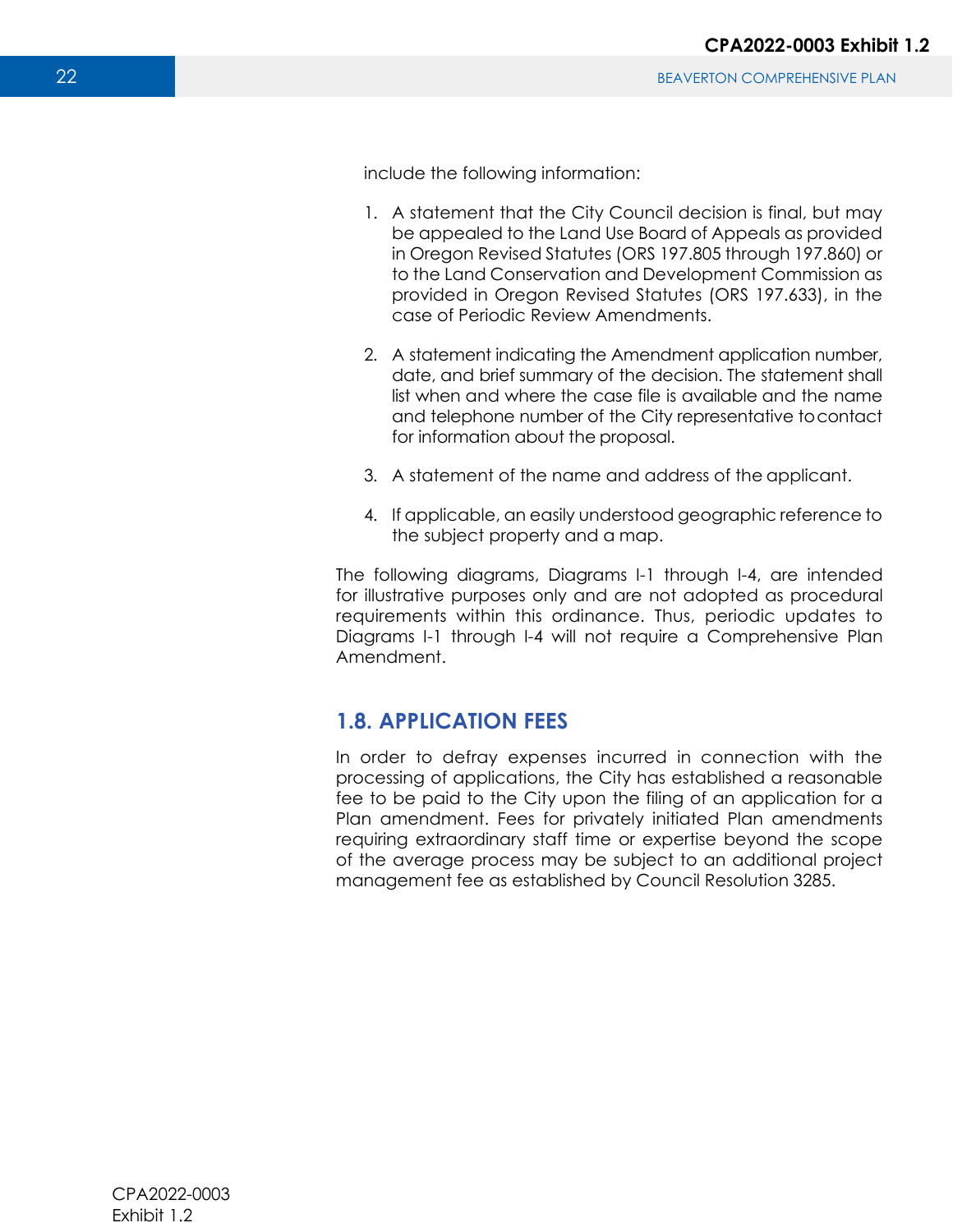# **PUBLIC FACILITIES AND SERVICES ELEMENT**

# **5.1 OVERVIEW**

Beaverton was platted in December 1868 in anticipation of a railroad link being constructed to Portland. The railroad arrived in 1871. Prior to the railroad the area was developed with farms. The construction of the railroad and electric trains provided reliable access to and from Portland, which was a major improvement over the wood plank Canyon Road constructed in 1851. This connection to Portland allowed Beaverton to develop as a bedroom community. Today Beaverton is an inner ring suburb in the Portland Metropolitan area. Except for the southwest corner of the City, which touches the Urban Growth Boundary, Beaverton is surrounded by urban development. There is very little undeveloped land in the City or in its Urban Services Area. What undeveloped land exists is being developed rapidly. The population of the existing City and its Urban Services Area will continue to increase due to measures taken by both the City and Washington County to allow for or require new development to be at a higher density than currently exists.

Public facilities and services are essential to an urban community. The availability and adequacy of these facilities and services is required for urban land uses. The need to provide these services historically has been a primary reason for cities to incorporate or for areas to annex to existing cities.

The City of Beaverton incorporated in 1893 primarily to provide municipal services. The City has provided these services in the most logical and economic way possible. Over the years, the City has made arrangements with special districts to provide services when that was the most logical route at the time. Because special district jurisdiction also included unincorporated portions of Washington County north, east and west of Beaverton, these areas were able to urbanize, with the provision of limited municipal services by the County such as police patrols, road maintenance and planning, without incorporation. Although the County has supported eventual annexation of these areas to the City, they have also established special districts for enhanced Sheriff's patrols and local road maintenance that allow for an adequate level of urban services to these areas until they are annexed.

Beaverton is not a full service city in terms of providing all necessary public facilities and services itself but has arranged for all of these services to be provided within its incorporated area. The Tualatin Hills Park and Recreation District (THPRD) provides parks and recreation facilities and services. The Tualatin Valley Fire and Rescue District (TVF&R) provides fire and emergency medical services. Several water districts as well as the City, provide potable water. Storm water management and sanitary sewers are provided by cooperation between the City and Clean Water Services (CWS). Solid waste disposal sites, including sites for inert waste, are the responsibility of Metro. Public transportation is primarily provided by Tri-Met, but the City and Washington County retain the option to augment Tri-Met's transit system. K through 12 schools are provided by the Beaverton School District with the exception of the West Slope area, which is in the Portland School District. The City provides library services and the library also is a member of the Washington Cooperative Library System in order to provide better service for residents. The City provides police, planning, zoning, development review, building permitting and subdivision control for its entire incorporated area.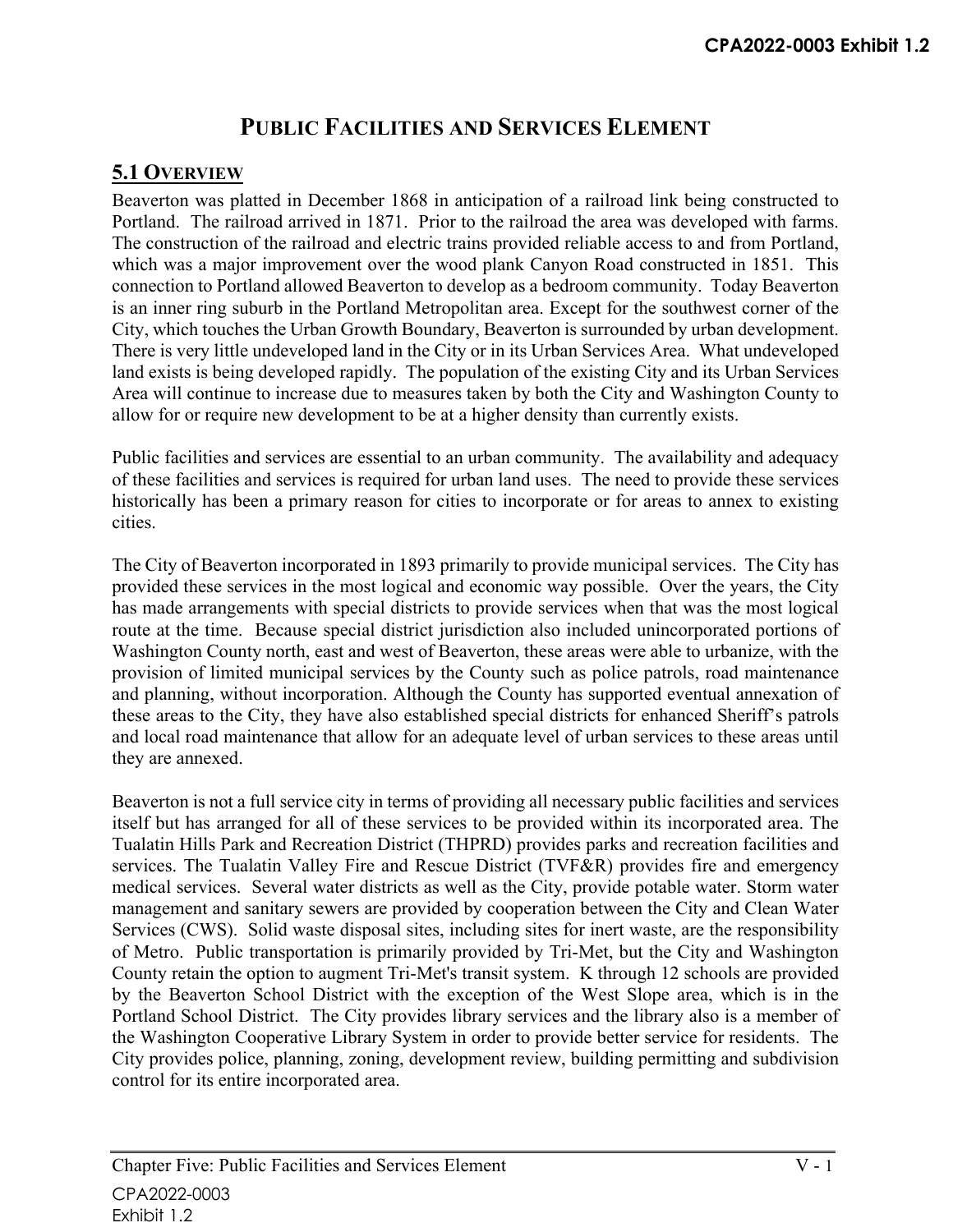An Urban Services Area has not yet been established for the City of Beaverton. The requirements for an Urban Services Boundary that will establish an Urban Services Area for Beaverton are set out in ORS 195.020 and 195.060 through 195.085. The basic concept behind the establishment of an Urban Services Area is to define the area that will eventually be incorporated into the City of Beaverton and for which the City will eventually be responsible for the provision of urban services after incorporation. Urban Service Agreements are required by State statute between the City, Washington County and the various service providers to insure a logical, rational and efficient provision of these services. The urban services required by ORS 195.065 to be included in these Urban Services Agreements are sanitary sewers, water, fire protection, parks, open space, recreation, streets, roads and mass transit. The boundary has been agreed to for areas to the north, east and south of the City. The western boundary still has to be agreed to by the City, the City of Hillsboro and Washington County, or established by Metro if such agreement is not possible.

# **5.2 PUBLIC FACILITIES PLAN**

The City's Public Facilities Plan (PFP), mandated by State statute for all cities with a population over 2,500, consists of this Element, the Transportation Element of the Comprehensive Plan, the City's Capital Improvements Plan, and the most recent versions of master plans adopted by providers of the following facilities and services in the City: storm water drainage, potable water, sewage conveyance and processing, parks & recreation, schools and transportation. Master plan documents included in the Public Facilities Plan are:

- Tualatin Valley Water District Water Master and Management Plan
- Water System Plan for the West Slope Water District
- Raleigh Water District Water System Master Plan
- City of Beaverton Water System Facilities Plan
- City of Beaverton Sanitary Sewer Master Plan
- Clean Water Services of Washington County, Sewer System Master Plan
- The City of Beaverton Drainage Master Plan
- Tualatin Hills Park and Recreation District 20-Year Comprehensive Master Plan
- Tualatin Hills Park and Recreation District Trails Master Plan
- Beaverton School District Long-Range Facility Plan 2021 (Ord. 4567, Ord. #TBD)
- City of Beaverton Transportation System Plan

The City of Beaverton has chosen to define its Public Facilities Plan in this way because it provides a limited range of municipal services and relies on other independent public agencies to provide many facilities and services for Beaverton residents and property owners. The facilities and services provided by these agencies, as well as the City, are generally described in other sections of this element, by type of facility and service. The exception to this is transportation facilities and services, which are addressed in the Transportation Element of this Plan.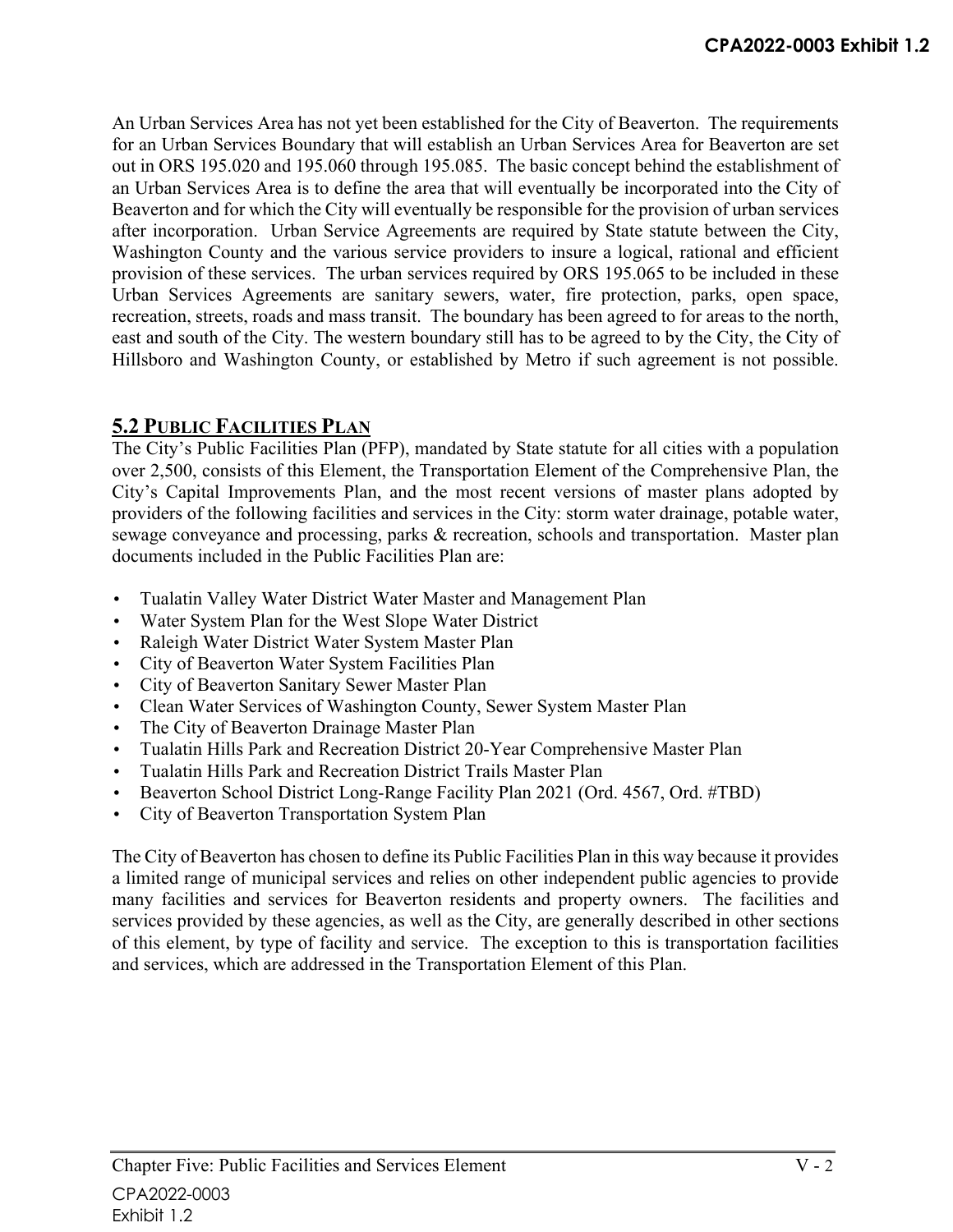### CAPITAL IMPROVEMENT PLAN

The City of Beaverton Capital Improvements Plan (CIP) is an annually updated document with listings of prioritized proposed improvements and expansions of the City's infrastructure system to maintain appropriate service levels to existing City residents and businesses, and to accommodate population growth and land development. The CIP reflects the needs and priorities established by the City and projects the financial resources available to fund projects within a fouryear period. The CIP also prioritizes projects many years into the future. The CIP can be modified during the fiscal year (FY) through the supplemental budget process as needs, priorities, and resources change. Although the CIP is a separate document from the fiscal budget, it is used as a road map in preparing and administering the budget.

The CIP is updated and adopted by the City Council on a yearly basis. The City's fiscal year begins on July 1 of each calendar year and ends on June 30 of the next calendar year. Each year, the City Council adopts a fiscal budget in June for the upcoming fiscal year, as recommended to the Council by the City's Budget Committee. By Oregon law, the City of Beaverton can only fund (budget) projects for the current fiscal year and upcoming fiscal year. Therefore, only projects in the CIP that are shown in the first fiscal years are actually funded. Programmed but not funded projects (projects for the following three fiscal years) and future year projects are included in the CIP for information purposes.

Development of a realistic CIP and applying it to the City budgeting process helps provide orderly growth of the community at a manageable cost. The City's CIP only addresses the City's capital needs and projects and not those of the other providers of facilities and services in Beaverton and its proposed Urban Services Area. Service providers are responsible for their own CIP. The City's most current CIP, including any amendments, is adopted as part of this Element by reference and when the City adopts a new CIP or amends the CIP that will be the one referenced.

Beaverton's CIP addresses transportation, potable water, sanitary sewer and storm drainage capital projects. Sanitary sewer and storm drainage improvements are planned for the current incorporated area. Transportation improvements are also planned for the current incorporated area and include those transportation projects for which the City is responsible, namely local and collector roads, pedestrian facilities and bikeways. The City's CIP for potable water only includes those projects in the Beaverton Water Division's service area. The Beaverton School District, Clean Water Services, Tualatin Valley Fire and Rescue District, Tualatin Hills Park and Recreation District, Tualatin Valley Water District, West Slope Water District and Raleigh Water District are each responsible for their own Capital Improvement Plans, funding and project implementation. The City and these agencies coordinate their respective planning efforts pursuant to cooperative agreements that have been signed consistent with ORS 195.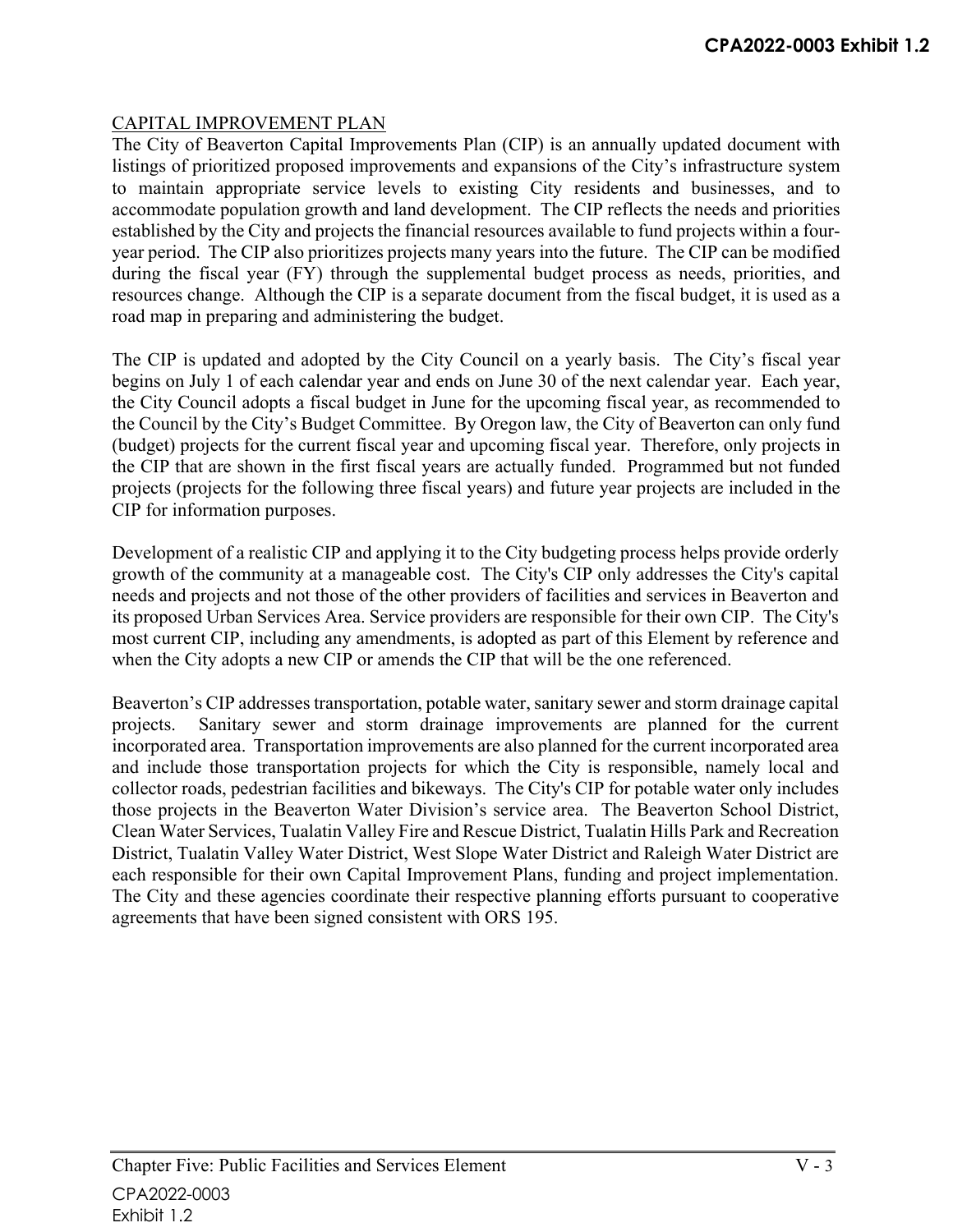# **5.3 URBAN SERVICES AREA**

### URBAN PLANNING AREA AGREEMENT

An Urban Planning Area was established by the adoption of the Washington County – Beaverton Urban Planning Area Agreement (UPAA), which was last updated in 2019. The UPAA is adopted in this Element by reference. The City and County entered into the UPAA to comply with Statewide Planning Goal #2 and requirements of the Oregon Land Conservation and Development Commission. The purposes of this agreement are to ensure coordinated and consistent comprehensive plans by creating a defined Urban Planning Area within which both the County and City maintain an interest in comprehensive planning and to create a process for coordinated comprehensive planning and development in this Urban Planning Area.

#### URBAN SERVICES AREA

Cities are traditionally established in the State of Oregon to be urban service providers and to provide a system of governance tailored to responding to and delivering urban services. Toward that end, an Urban Services Boundary is established for two primary purposes:

1. The boundary establishes the extent of the City of Beaverton's direct interest and involvement in planning for and coordination of public facilities and services. This planning and coordination is accomplished through coordination with Washington County and the special districts that currently provide services within the area. It is not necessarily assumed that the City will directly provide all of the services within that boundary in the future. Services planning with the County and special districts will determine the most effective and efficient method of providing these services without further complicating the existing pattern of urban service provision.

The City provides the following services:

- a) Construction and maintenance of City maintained arterial, collector and local streets
- b) Police protection
- c) Water supply and distribution to approximately eighty-five percent of existing residents
- d) Planning, zoning, building, and development control
- e) Library Services
- f) Franchising of solid waste collection and recycling services provided by private contractors
- g) Municipal Court

Provision of the following facilities and services is shared or a joint responsibility, generally as specified in intergovernmental agreements:

- a) Sanitary sewer and storm drainage services in conjunction with Clean Water **Services**
- b) Parks and recreation services with Tualatin Hills Park and Recreation District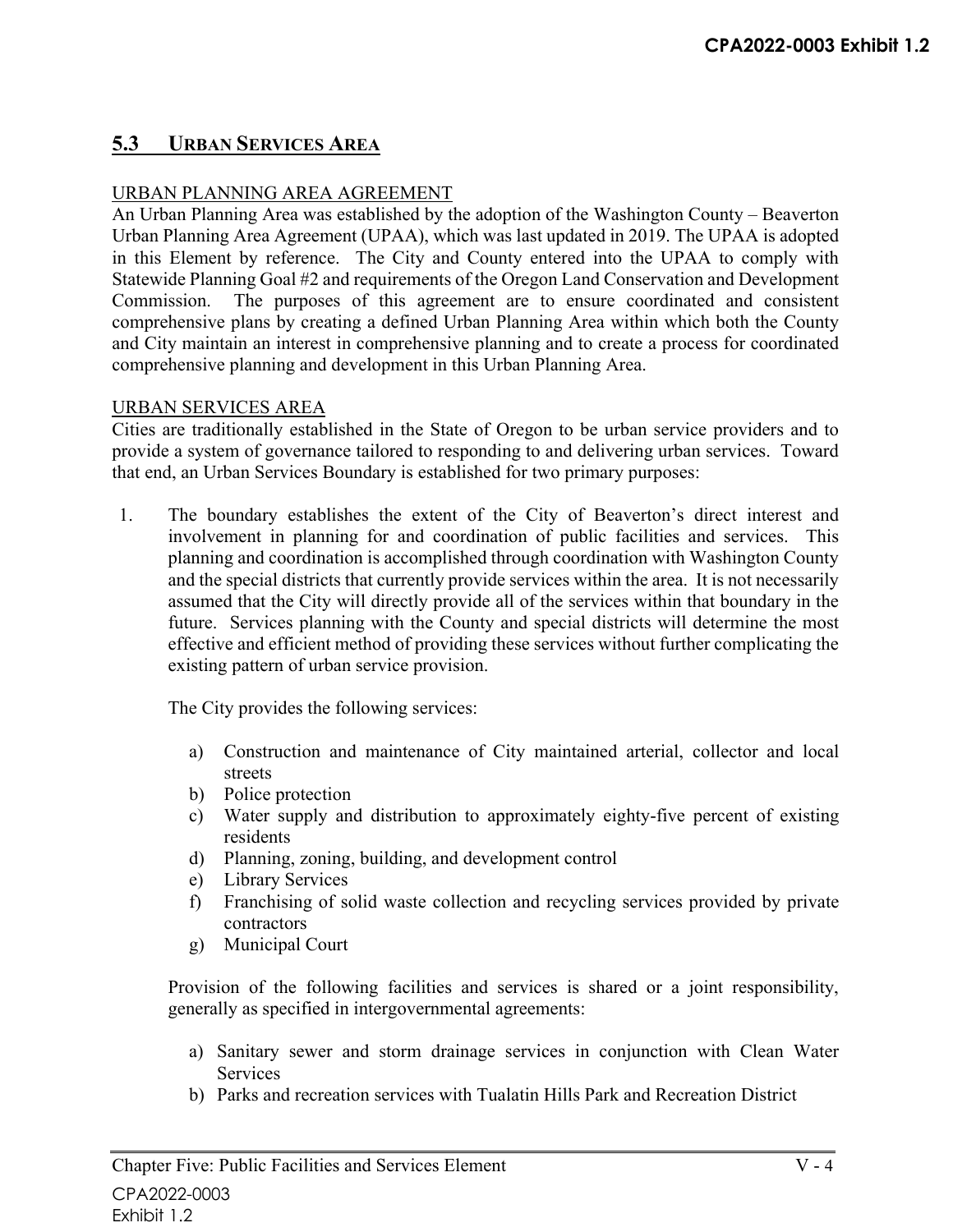c) Emergency communication system (911) through Washington County Consolidated Communications Agency

The following are services that are the responsibility of other agencies, but the City may be involved in planning and some aspects of provision of these services:

- a) Fire and emergency medical protection by Tualatin Valley Fire and Rescue
- b) Solid waste disposal is the responsibility of Metro
- c) Justice services are the responsibility of Washington County (with the exception of Municipal Court)
- d) K 12 schools are provided by Beaverton School District with the exception of the West Slope which is in the Portland School District and is a small percentage of our assumed urban services area
- e) Community college services are provided by the Portland Community College **District**
- f) Transit services are provided by Tri-Met
- 2. The Urban Services Boundary establishes the extent of the City's annexation interests, although it does not indicate when or if the City might annex properties within the boundary. In this respect, the boundary serves to inform property owners and citizens in the urban services area of the City's long-term expansion interests and intent.

The Urban Services Boundary is not intended to imply direct changes to land use plans or regulations as established by Washington County. However, to the extent that the establishment of the Boundary creates a planning area for services, it could indirectly influence changes in land use as a result of service planning.

An Urban Services Area has not yet been established for the City of Beaverton. The boundary has been agreed to for the areas to the north, east and south of the City.

In 1985, the cities of Tigard and Beaverton adopted by joint resolution an Annexation Planning Area Agreement -- in effect an urban services boundary between the two cities. The boundary generally lies to the south and east of Beaverton and to the north of Tigard. Metro Council established an Urban Services Boundary between the cities of Beaverton and Portland in 1997. The boundary to the north in the area not covered by the Metro Council's decision is the Urban Growth Boundary. The western boundary still has to be worked out between the City, the City of Hillsboro and Washington County or be determined by Metro. The City is presently working on the East Beaverton Urban Services Agreement with Washington County and the affected service providers. This agreement when adopted will establish an interim western boundary that will create an interim Urban Services Area for the City. The current debate concerns an area west of SW 185th Avenue, which is in the Beaverton School District, the Tualatin Valley Fire and Rescue District and the Tualatin Hills Park and Recreation District. The City is unaware of any objections to Beaverton's western Urban Services Boundary being at least as far west as 185<sup>th</sup> Avenue with the exception of that part of the City of Hillsboro which is currently east of 185<sup>th</sup>. This Element will assume that the western Urban Services Boundary is the eastern right-of-way line of SW 185<sup>th</sup> Avenue except that where a portion of the City of Hillsboro currently exists east of 185<sup>th</sup> the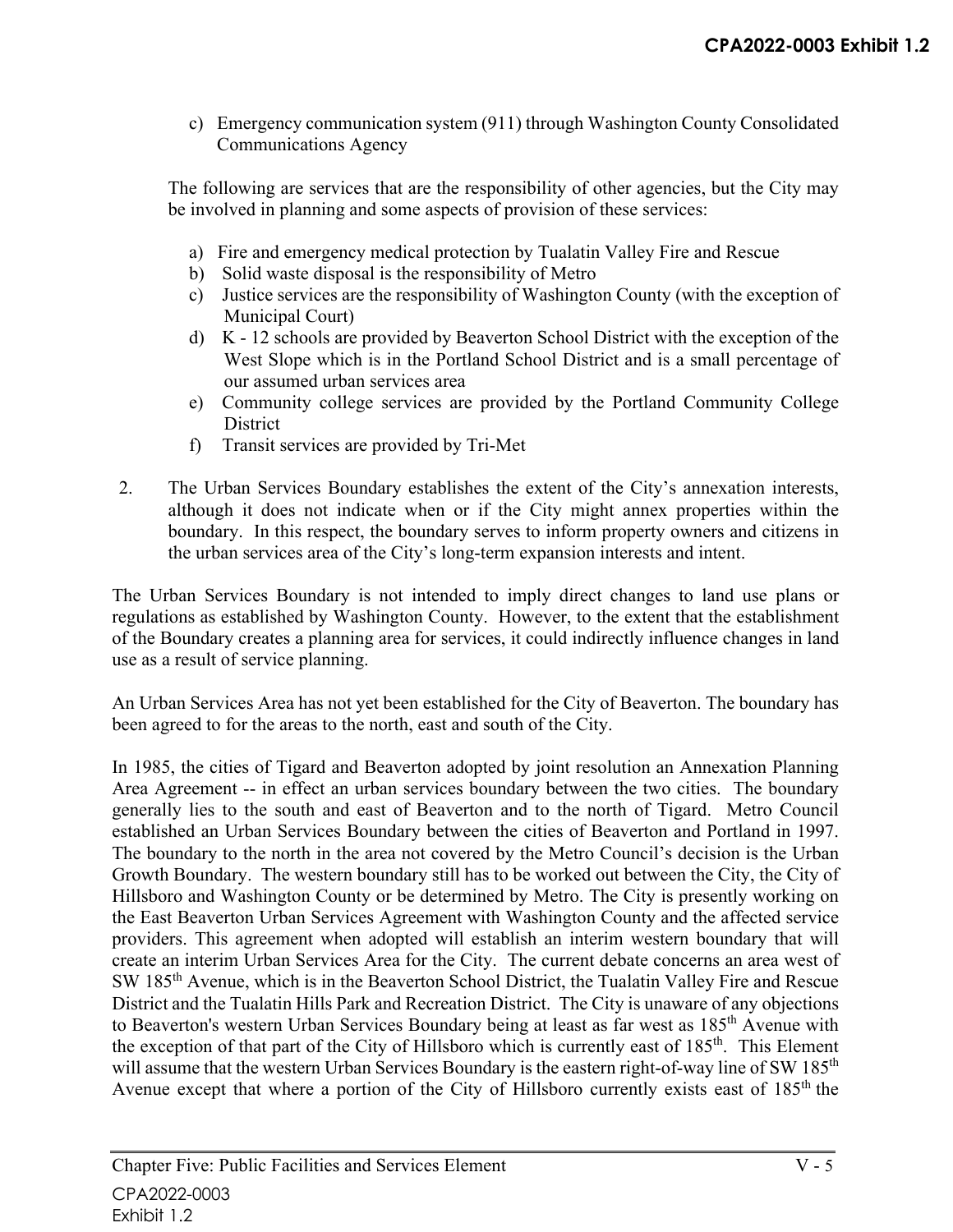boundary shall follow the Hillsboro City limit. Beaverton is not supporting this assumed western Urban Services Boundary as the final boundary but believes that at a minimum it will be located this far west if not further west. The complete assumed Urban Services Boundary and Urban Services Area are shown on Figure V-1.

Changes to the City's Urban Services Boundary will be required in the future if Metro expands the Urban Growth Boundary to the City's north and/or southwest.

# *5.3.1 Goal: Ensure long-term provision of adequate urban services within existing City limits and areas to be annexed in the future.*

### **Policies:**

a) The City shall maintain agreements with the special districts and the County to plan for the long-term provision of services within the City's Urban Services Area.

*Action 1: An Urban Services Boundary shall be established to identify the urban unincorporated area that the City is to consider in planning for urban public facilities and services and for future annexation.* 

*Action 2: Adopt the East Beaverton Urban Services Agreement that will establish an interim Urban Services Area when the involved parties have reached agreement. This agreement shall be adopted as part of this Element by reference.* 

*Action 3: Finalize the Urban Services Boundary between Beaverton and Hillsboro and adopt an Urban Services Agreement establishing the permanent Urban Services Area. This agreement shall be adopted as part of this Element by reference.* 

*Action 4: Work with Washington County to maintain an up-to-date Washington County - Beaverton Urban Planning Area Agreement as needed.* 

- b) The City shall work cooperatively with service providers within its Urban Services Area in the development of master plans that are elements of the City's Public Facility Plan, so as to prescribe the most effective and efficient long-term methods of providing each service.
- c) The City will involve owners of properties and residents in the unincorporated portion of its urban services area in planning for facilities and services.
- d) The City shall seek to eventually incorporate its entire Urban Services Area.

# **5.4 STORM WATER AND DRAINAGE**

The storm water collection and treatment system maintained by the City consists of inlets and pipe systems, regional detention facilities, streams and their adjacent riparian corridors, wetland areas, and habitat benefit areas. Many streams, habitat benefit areas, and wetland areas are located on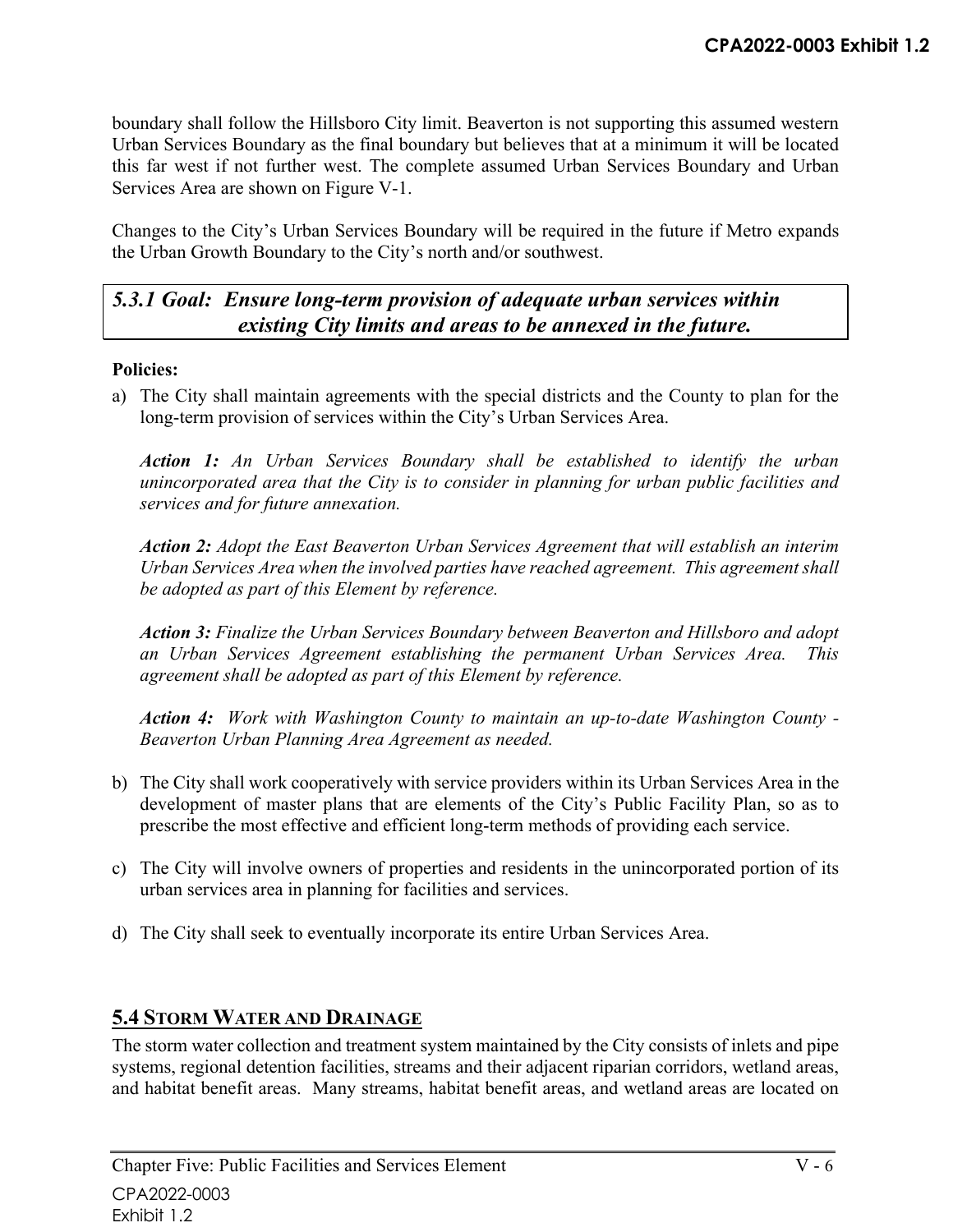private or park district property and are not actively maintained.

Pursuant to the current intergovernmental agreement (IGA) with CWS, ownership and maintenance of facilities operated by CWS are transferred permanently to the City for all areas annexed to the City. The current IGA with CWS establishes certain maintenance service levels that the City follows and may be amended from time to time as allowed by the IGA.

Urban storm water runoff is a major water quantity and quality issue affecting Beaverton area streams. As development continues, the magnitude of this problem can increase without proper mitigation.

Predevelopment or natural hydrologic function is the relationship among the overland and subsurface flow, infiltration, storage and evapotranspiration characteristics of the landscape. Sustainable stormwater management avoids and minimizes impacts to natural resources by protecting native vegetation and natural hydrologic function. A sustainable system mimics natural water flow by minimizing land disturbances and incorporating natural landscape features into a development.

The process of planning, design, construction, and maintenance of storm water run-off facilities is more difficult and expensive when an area is already developed. The management of storm water run-off is a problem that crosses jurisdictional boundaries. The City of Beaverton has worked with CWS to conduct storm water planning, implement storm water utility and system development charge funding methods, develop design standards for storm water facilities and execute agreements for storm water facility operation and maintenance. In addition, the City contracts with CWS for regional stream system water testing and federal/state permitting such as the National Pollution Discharge Elimination System (NPDES) Permit.

In 1990, CWS's jurisdiction was expanded from exclusively sanitary sewer service to include storm water. The State Legislature officially authorized formation of CWS's Surface Water Management (SWM) program on July 23, 1990, to more effectively deal with the quantity (associated with flooding) and quality of urban surface (storm) water runoff. The Oregon Department of Environmental Quality and the U.S. Environmental Protection Agency had previously established strict regulations on water quality to control the pollutants that were being carried directly into streams and rivers. CWS in concert with other cities implemented the Surface Water Management utility to address the new regulations that affected the urbanized portion of Washington County (which includes all of Beaverton's assumed Urban Services Area). This was the first time that surface water runoff was administered regionally in Washington County. At the time that CWS formed the SWM program, the City of Beaverton and Washington County had long recognized and developed drainage systems to convey storm water and control flooding. Today, the City continues to own and operate the storm water conveyance system and non-regional detention basins within the City limits.

The CWS SWM program focuses on controlling pollution at the source thus reducing the sediments and pollutants that enter receiving streams and the Tualatin River. Preventative measures like using natural and artificial filtration systems, cleaning streets and catch basins, and building holding basins for quantity and quality detention are used. There are also rules for erosion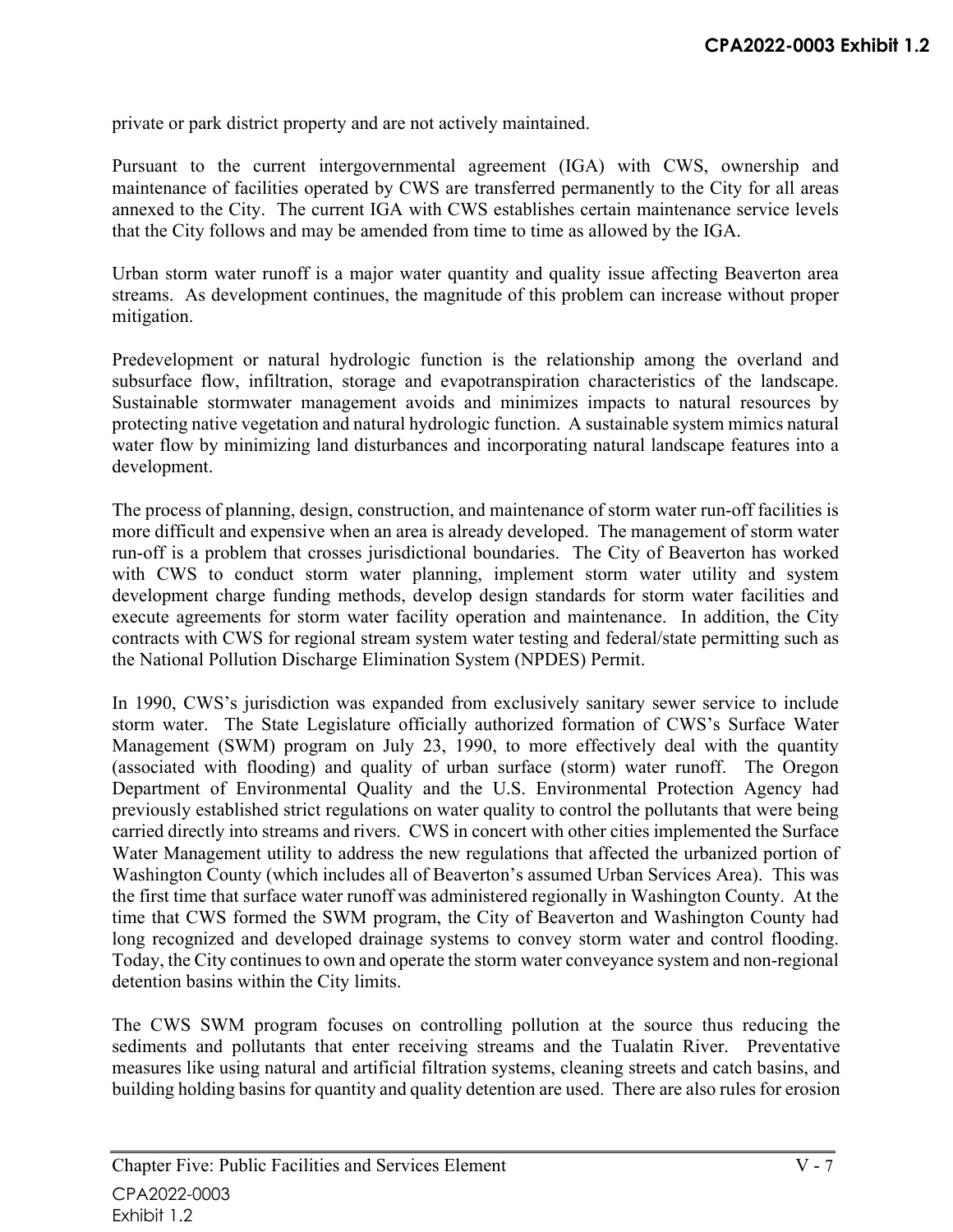at construction sites, floodplains and wetlands. These methods and many more are currently being used by CWS and cities to effectively control flooding and reduce pollutant loads carried by receiving streams and the Tualatin River.

The City of Beaverton has been involved in a number of studies over the last several years relating to storm water planning and development of storm water design standards. These studies include:

#### Storm Water Planning

- Millikan Subbasin Drainage Analysis, August 2000, David Evans and Associates
- Beaverton Creek Watershed Management Plan, June 1999, Brown & Caldwell (CWS with City of Beaverton)
- Analysis of the Central Interceptor Drainage System, June 1999, Economic and Engineering **Services**
- Murray Scholls Town Center Master Plan, April 1998, Zimmer Gunsul Frasca Partnership
- Westside Interceptor Storm Drainage Project, December 1997, KCM
- Fanno Creek Watershed Management Plan, June 1997, Kurahashi & Associates (CWS with City of Beaverton)
- Carrying Capacity Analysis and Capital Improvement Plan for the Beaverton Regional Center and Tek Station Area, December 1996, KCM
- Subbasin Strategies Plan for Rock, Bronson and Willow Creeks, March 1996 (CWS with City of Beaverton)
- The most recent version of The City of Beaverton, Drainage Master Plan

### Storm Water Design Standards

• City of Beaverton – Engineering Design Manual and Standard Drawings. CWS standards entitled *"Design and Construction Standards for Sanitary Sewer and Surface Water Management*" are incorporated by reference from the Beaverton Design Standards.

# *5.4.1 Goal: Ensure long-term provision of adequate storm water management within existing City limits and areas to be annexed in the future.*

#### **Policies:**

a) The City shall continue to participate in the CWS's Surface Water Management (SWM)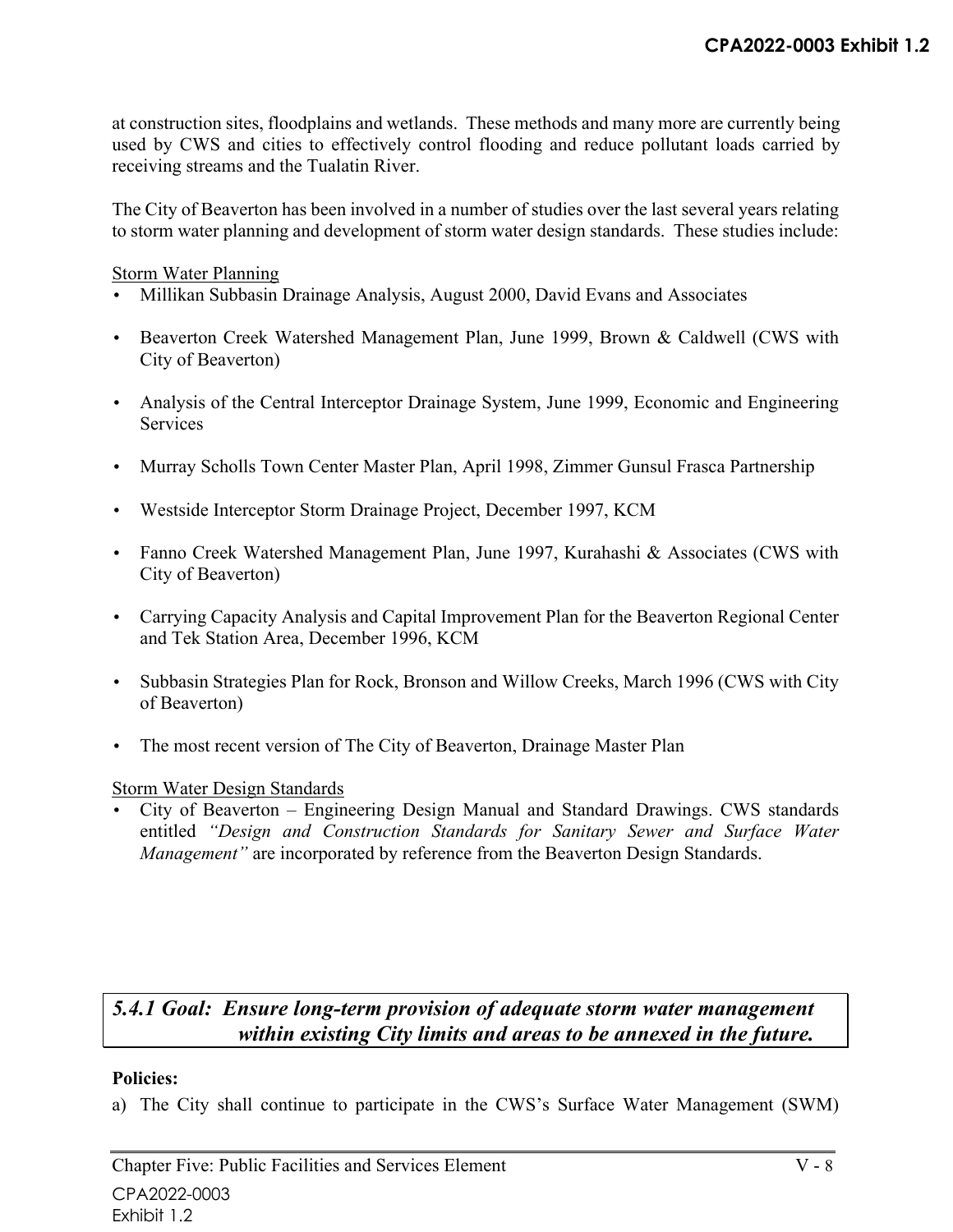program for the urban portion of the Tualatin River watershed. The City shall retain responsibility for planning, construction and maintenance of portions of the local storm water facilities within its incorporated limits.

*Action 1: To facilitate and encourage low impact development techniques consider a reduction in SWM fees and Systems Development Charges (SDC) in proportion to the effective impervious area on site.* 

b) On-site detention will be used as a storm water management tool to mitigate the impacts of increased storm water run-off associated with new land development.

*Action 1: Develop programs and adopt and apply regulations allowing and encouraging habitat friendly development practices and low-impact development techniques to reduce the impacts of storm water run-off.* 

*Action 2: If a SWM fee or SDC reduction program is implemented, include a biannual or annual monitoring program to allow for follow-up maintenance. If the area is not maintained then the property owner must pay the SWM and SDC fees and build a new structure to accommodate the water quality and quantity issues on site.* 

c) All new land development will be connected to a storm water drainage system. Each new development will be responsible for the construction or assurance of construction of their portion of the major storm water run-off facilities that are identified by the SWM program as being necessary to serve the new land development.

# **5.5 POTABLE WATER**

The City operates and maintains a system for the storage and distribution of potable water within a service area that includes the majority of its residents. Several areas along the easterly boundary of the City are served by the West Slope Water District (WSWD), Raleigh Water District (RWD) or Tualatin Valley Water District (TVWD). Similarly, in the northern and western portions of the City, several areas receive water from the Tualatin Valley Water District. The water provider service areas are shown on Figure V-2.

In 1979, the City entered into a joint service agreement with the Cities of Forest Grove and Hillsboro to establish joint operations for the water supply, pumping, treatment and transmission. In conjunction with this agreement, the City constructed new transmission lines, several new reservoirs, and other improvements to the water system. The agreement was amended in 1994 to add the Tualatin Valley Water District. The joint facilities are administered by the Hillsboro - Forest Grove – Beaverton - Tualatin Valley Water District Joint Water Commission. The Joint Water Commission consists of twelve members with three members appointed by each agency. This joint system obtains raw water (prior to treatment) from the Trask and Tualatin Rivers with raw water storage in Barney Reservoir and Hagg Lake. Treatment is at the Joint Water Commission Treatment Plant located south of Forest Grove. Treated water is conveyed to Beaverton from the plant through 45, 42 and 36-inch transmission pipes.

The West Slope Water District, Raleigh Water District and a portion of the Tualatin Valley Water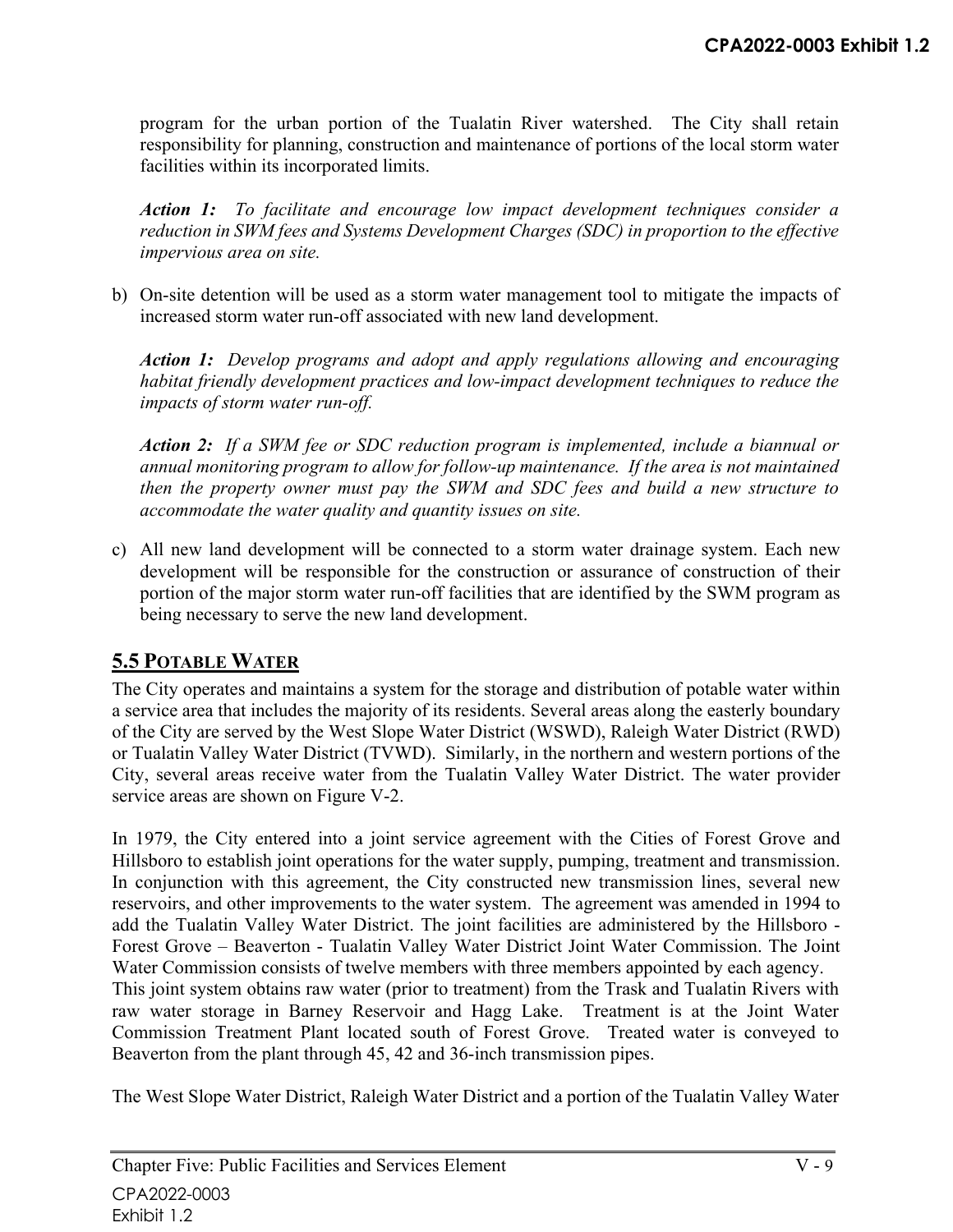District purchase their water from Portland's Bull Run system. Most of this water is delivered by way of the 60-inch Washington County supply line that comes from the Powell Butte reservoir in east Portland. The City has separate intergovernmental agreements for water supply with the Tualatin Valley Water District and West Slope Water District. The agreements establish obligations and boundaries between the parties.

The following documents set forth the City of Beaverton's water service plan, method of financing and maintenance program:

Water System Planning

- Fire Hydrant Replacement Program, Phase 1 Beta Test, Phase 1 Preliminary Prioritization, June 2000, Murray, Smith and Associates, Inc.
- Technical Memorandum, Fire Hydrant Replacement Program Prioritization, Phase 1 and 2 Summary, June 1, 2000.
- Regional Water Providers Consortium Regional Transmission and Storage Strategy, Board Discussion Draft Report, February 22, 2000, Montgomery Watson
- SW 155th Avenue Reservoir Preliminary Siting Evaluation, November 10, 1999, Murray, Smith and Associates, Inc.
- Joint Water Commission, Water Management Plan Final Report, August 1998, Montgomery Watson
- Murray Scholls Town Center Master Plan, April 1998, Zimmer Gunsul Frasca Partnership
- Carrying Capacity Analysis and Capital Improvement Plan for the Beaverton Regional Center and Tek Station Area, December 1996, KCM
- Regional Water Supply Plan for the Portland Metropolitan Area, Final Report, October 1996, Prepared by the Water Providers of the Portland Metropolitan Area
- Report for Phase I, Joint Infrastructure Planning Project for City of Beaverton and Tualatin Valley Water District, March 1993, Murray, Smith and Associates
- Report for Phase II, Joint Infrastructure Planning Project for City of Beaverton and Tualatin Valley Water District, June 1993, Murray, Smith and Associates
- Cooper Mountain Water Storage Tank, July 17,1992, OTAK, Inc.
- Modeling TVWD/Beaverton Water System on Cooper Mountain, April 13, 1992, OTAK, Inc.
- The most recent version of the Water System Facility Plan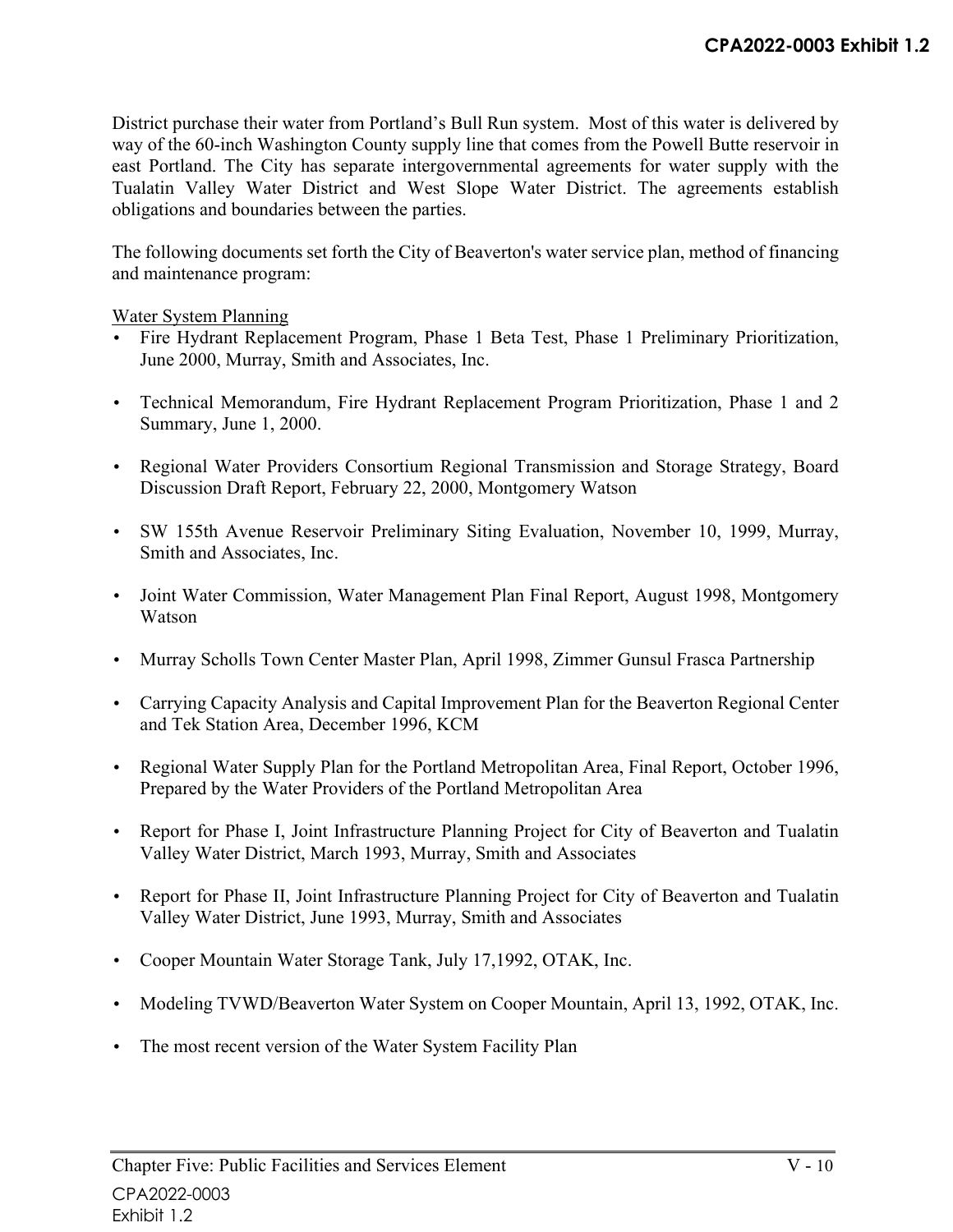Water System Design Standards

• City of Beaverton – Engineering Design Manual and Standard Drawings

# *5.5.1 Goal: The City shall continue to participate in the Joint Water Commission and work with the West Slope, Raleigh and Tualatin Valley Water Districts to ensure the provision of adequate water service to present and future customers in Beaverton.*

#### **Policies:**

- a) All new land development (residential subdivisions, multiple family dwelling development, and industrial and commercial developments) shall be connected to a public water system.
- b) All new development served by the Beaverton Water Division shall be reviewed by the City to determine that the pressure of water available to serve the proposed development meets City standards.
- c) The City shall encourage water conservation consistent with current intergovernmental agreements, to prolong existing supplies and to help postpone water system capacity improvements needed to supply expected future demands as a result of projected population increases.

*Action 1: The City shall consider establishing a wellhead protection program.* 

d) The City will comply with State and federal laws and regulations relating to potable water.

# **5.6 SANITARY SEWER**

The City owns and maintains the wastewater collection system (all pipes 21-inches and smaller) within its incorporated limits and conveys flows to a trunk interceptor system that is owned and maintained by the sewer treatment service provider, CWS. CWS is a special district that was established in eastern Washington County to provide sanitary sewer service in a coordinated and economic manner necessary to meet federal, state, and regional water quality regulations. The City contracts with CWS for sanitary sewerage treatment, trunkline conveyance service, development of regional minimum design standards for sanitary sewer systems and regulation of industrial discharge permits. The National Pollution Discharge Elimination System Permit (NPDES) permit is held by CWS.

Pursuant to the current intergovernmental agreement (IGA) with CWS, ownership and maintenance of collection pipes 21-inches and less operated by CWS are transferred permanently to the City for all areas annexed to the City. The current IGA with CWS establishes certain maintenance service levels that the City follows and may be amended from time to time as allowed by the IGA.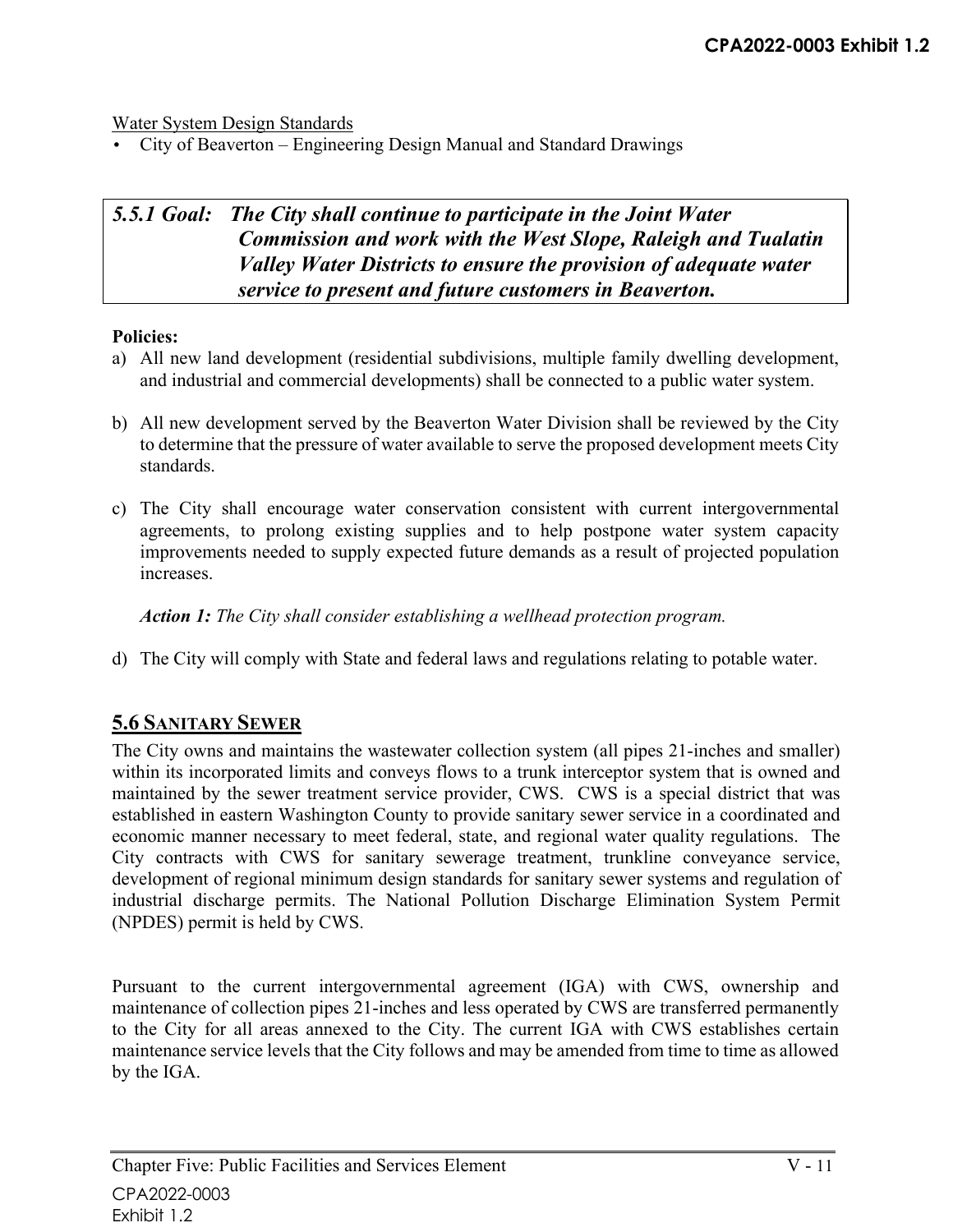The City's collection system directs flow to sewer trunk lines that convey the flow to two treatment plants: the Durham Treatment Plant and the Rock Creek Treatment Plant. Flows from Downtown Beaverton as well as the easterly and southerly areas of the City are conveyed to the Durham Plant located on the north side of the Tualatin River south of Tigard. Flows from the westerly portion of the City are directed to the Rock Creek Plant near Hillsboro.

The following documents set forth the City of Beaverton's sewer service plan and maintenance program:

#### Sewer System Planning

- Clean Water Services Conveyance System Management Study, Final Draft Report, November 1998, Shaun Pigott Associates
- Murray Scholls Town Center Master Plan, April 1998, Zimmer Gunsul Frasca Partnership
- Carrying Capacity Analysis and Capital Improvement Plan for the Beaverton Regional Center and Tek Station Area, December 1996, KCM
- Clean Water Services of Washington County, Sewer System Master Plan Update 1995, David Evans and Associates
- The most recent version of The City of Beaverton Sanitary Sewer Master Plan

### Sewer System Design Standards

• City of Beaverton – Engineering Design Manual and Standard Drawings. CWS standards entitled *"Design and Construction Standards for Sanitary Sewer and Surface Water Management*" are incorporated by reference into the Beaverton Design Standards.

# *5.6.1. Goal: The City shall continue to cooperate with CWS to ensure long-term provision of an adequate sanitary sewer system within existing City limits and areas to be annexed in the future.*

### **Policies:**

- a) All new land development (residential subdivisions, and multiple family dwelling, industrial, and commercial developments) shall be connected to the City sewer system.
- b) When sewer service is extended into an area that contains existing development, all existing habitable buildings shall be connected to the new sewer if they are within 100 feet of the sewer line and if gravity lateral sewer lines can serve them.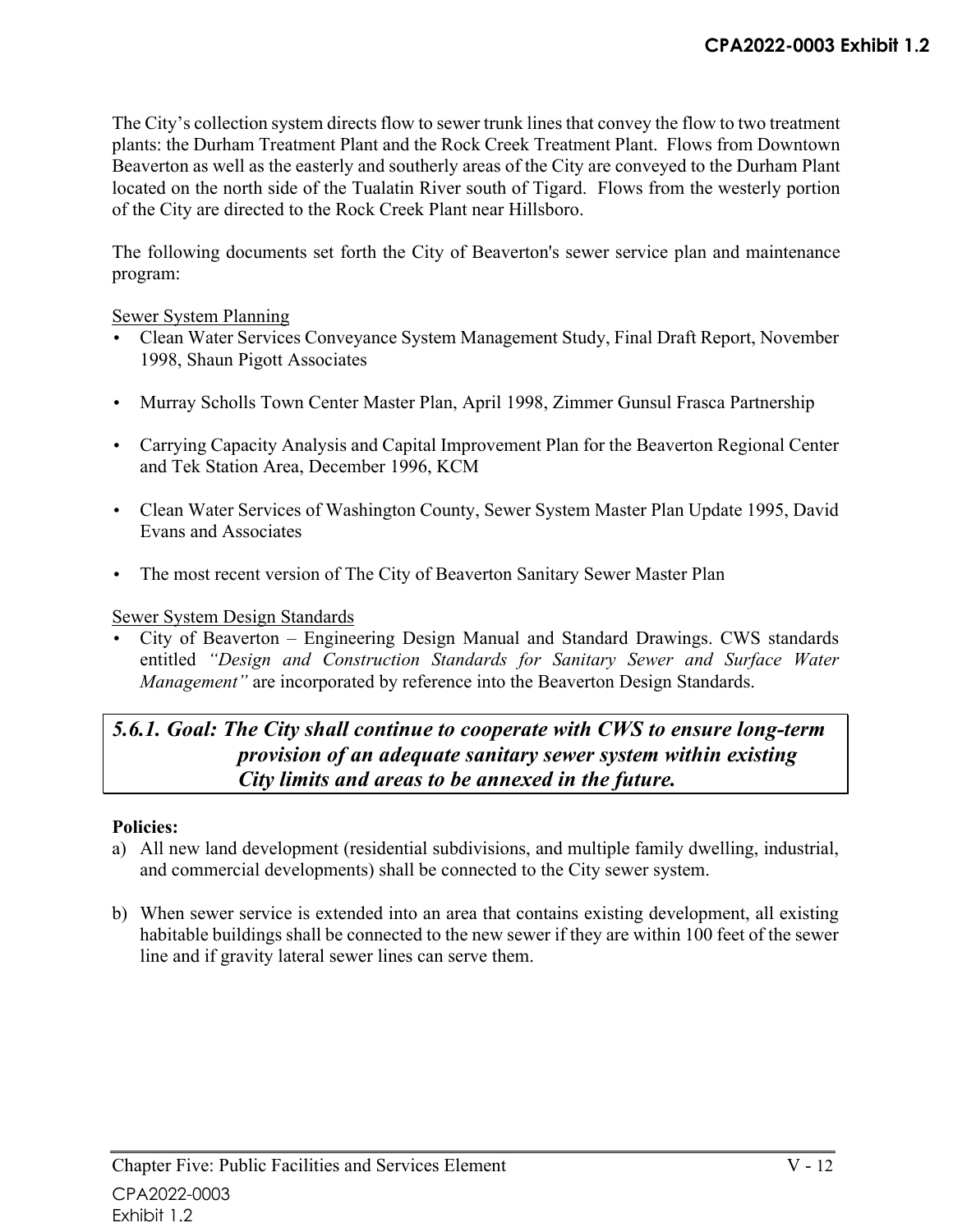# **5.7 SCHOOLS**

The need for and location of schools is closely related to residential development and housing densities in the community. The location of public schools can significantly influence the direction and rate of growth of a given area. This is especially true of elementary schools. Beaverton School District #48J (the District) is responsible for providing public schools in the community. In order to assist the District with monitoring enrollment potential, the City provides the District with information on development proposals that may potentially impact a present or future school site and the capacity of existing schools. (Ord 4567, Ord #TBD)

The District is required, by State Statute (ORS 195.110), to adopt a School Facility Plan to identify school facility needs based on population growth projections and land use designations contained in local government comprehensive plans covering the area within the District. The School Facility Plan is a supporting document to this Comprehensive Plan and is adopted by reference. The District adopted the "Beaverton School District Long-Range Facility Plan 2021" on May 26, 2021, which is incorporated into this Element by reference. The District is responsible for planning its own facilities and the City may only cooperate and advise them in this process. (Ord. 4289, Ord 4567, Ord #TBD)

State Statute (ORS 195.110(9)(a) requires the City to accept the District's formally adopted school capacity criteria as its own for purposes of evaluating applications for a comprehensive plan amendment or for a residential land use regulation amendment. Additionally, State Statutes (ORS 195.110(13) allows the City to deny a residential development request based on a lack of school capacity. The Statute also requires the City to provide notice to the "…District when considering a plan or land use regulation amendment that significantly impacts school capacity." The City has gone beyond this minimal requirement in attempting to inform and assist the District regarding their facilities planning and the development of the School Facilities Plan. (Ord. 4289, Ord 4567, Ord #TBD)

# *5.7.1 Goal: Cooperate with the Beaverton School District in its efforts to provide the best possible educational facilities and services to Beaverton residents.*

### **Policies:**

- a) The City shall encourage the School District to provide facilities that will adequately accommodate growth while recognizing the limited supply of buildable land in the city for such facilities.
- b) Schools should locate within or adjacent to residential districts for the convenience of those the facilities serve. However, public and private school proposals should be assessed for compatibility in order to assure that the stated purposes of the residential districts are not unnecessarily eroded.
- c) The City shall encourage the District to provide for schools throughout the City in locations that are easily accessible to those they are intended to serve.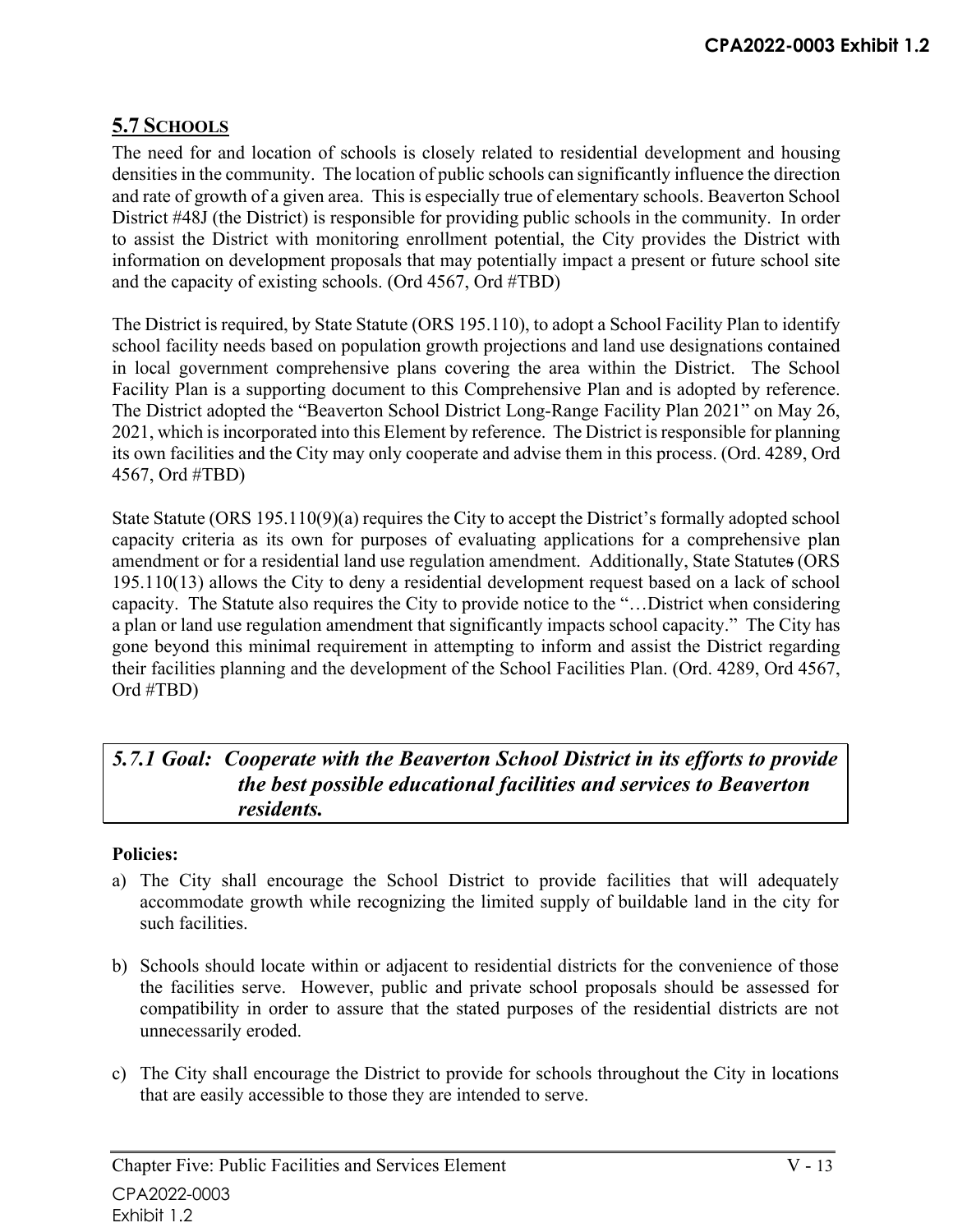- d) The City shall work cooperatively with the School District in implementation of the Comprehensive Plan through the District's various programs, joint acquisition and development efforts.
- e) The City shall notify the school district of development proposals that may potentially impact a present or future school site to allow the district the opportunity to comment, purchase or request dedications.
- f) The City shall notify the School District when considering Comprehensive Plan or land use regulation amendments that may significantly impact school capacity.
- g) The City shall encourage the School District and the Tualatin Hills Park and Recreation District (THPRD) to continue their excellent level of cooperation in the joint acquisition, development and use of facilities for educational and recreational purposes.

# **5.8 PARKS AND RECREATION**

Parks and recreation facilities are basic and essential for the health and welfare of the community. The City coordinates the land use aspects of locating these facilities but does not predetermine sites. Location and improvement decisions for these types of facilities are the responsibility of the Tualatin Hills Park and Recreation District (THPRD), which is the parks and recreation provider for the City of Beaverton.

As Beaverton and the Metro area become more densely developed, the number, location, size and quality of parks and recreation facilities have become increasingly more important. The demand for these facilities has been brought about in part by a higher standard of living; more leisure time resulting from such things as shorter work weeks, earlier retirement, and increasing life span; higher densities of development and a continuing emphasis on health and exercise. The byproducts of urbanization in terms of congestion, air pollution and noise have also created a greater awareness of the need for open space in the urban environment. An adequate park and recreation system contributes to the physical and mental health of the community and can be a source of community pride.

As features in the urban landscape, parks improve the character of neighborhoods and tend to stabilize and improve property values. Also, many businesses and industries seek locations with a high level of environmental quality as a means of increasing their ability to attract and retain a stable and productive work force. THPRD facilities are available to residents of the district, to employees who work in the district and to others by paying an out of district fee. With improved transportation systems giving greater flexibility for business and industrial site selection, a welldeveloped park and recreation system can be an important factor in attracting such developments to the community.

THPRD is a special service district with its own elected five-member Board of Directors and taxing authority. THPRD was established in 1955. THPRD's boundary includes almost all of Beaverton's Urban Services Area. THPRD has developed an acquisition and development plan pursuant to the adopted Tualatin Hills Park & Recreation District 20-Year Comprehensive and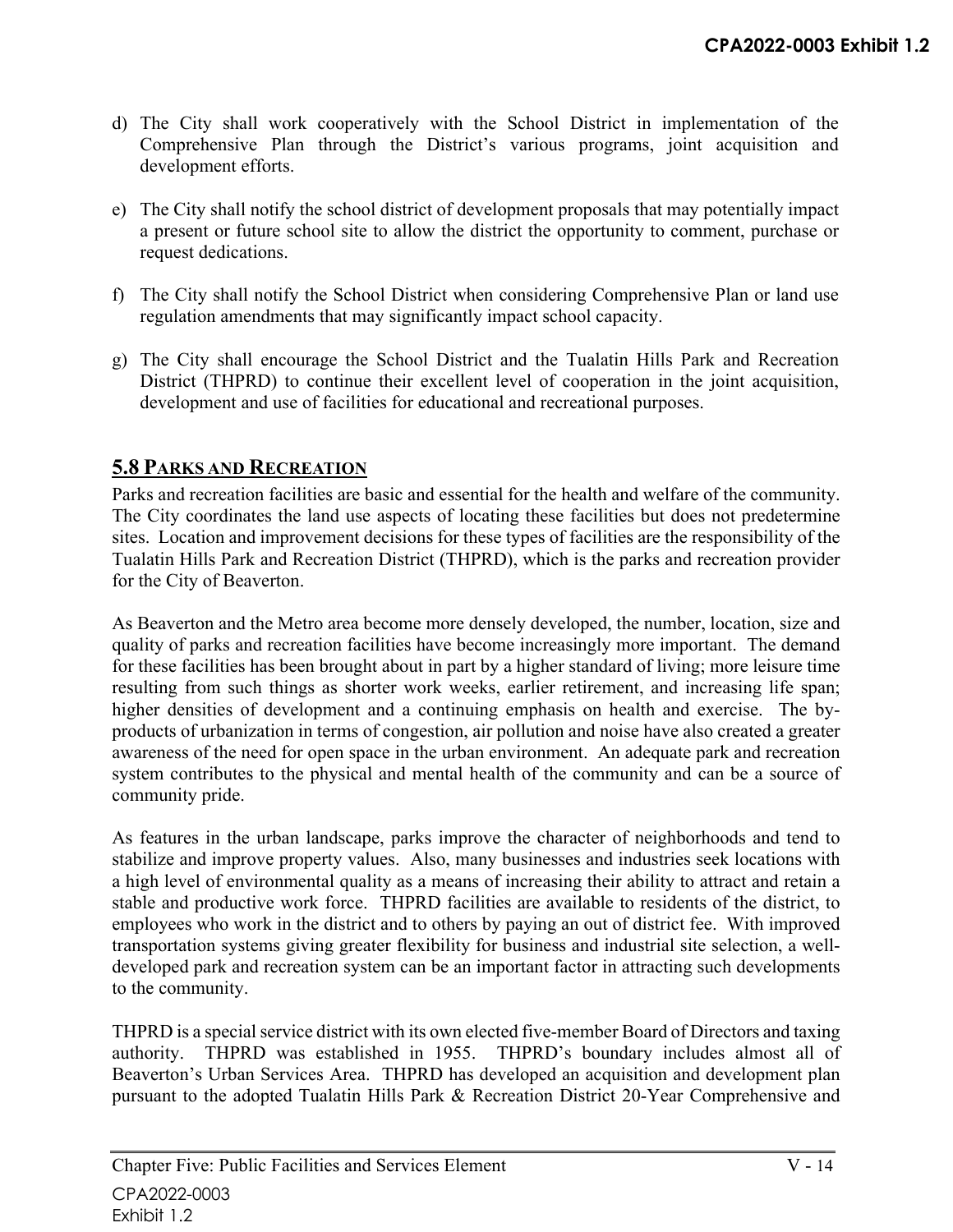Trails Master Plans, which are adopted here by reference. In addition to donations and outright purchases, the THPRD works with the City and Washington County through the land development process to obtain sites by dedication.

The THPRD's plan recognizes different types of park and recreation facilities including regional, neighborhood, community and specialty parks, school parks, recreational/aquatic center, multi-use trail system plan, off-street trail corridors and natural areas along streams. These descriptive park designations relate to the function or character of the parks shown on THPRD's 20-Year Comprehensive Park & Recreation and Trails Master Plans. As the area grows, opportunities will occur in addition to those shown on the plan. Each should be evaluated in terms of conformance with this plan's goals and policies and those of the THPRD 20-Year Comprehensive Park & Recreation and Trails Master Plans.

The City has declared that THPRD is the park and recreation provider for the City. Almost all of the City's current land area is in the district. Statewide Planning Goal 11: Public Facilities and Services requires cities and counties: "To plan and develop a timely, orderly and efficient arrangement of public facilities and services to serve as a framework for urban and rural development." This requirement for urban areas includes recreation facilities and services. Beaverton has complied with this requirement by cooperating and coordinating with THPRD and by adopting their Plans into this Comprehensive Plan by reference. The City does provide some park and recreation facilities but it has no intention of being the primary provider of these facilities or services. Most of Beaverton's unincorporated Urban Service Area is in THPRD. Some of Beaverton's Urban Services Area is not in THPRD and since the City does not intend to be the primary parks and recreation provider to those areas they need to annex to the THPRD, if they develop in the City. To comply with Goal 11 the City will require the owners of property that is proposed for development or redevelopment but not in THPRD, to annex to the District and pay THPRD System Development Charges unless it can be demonstrated the development will provide park land, recreation facilities and services at a level that is similar to that provided by THPRD.

The Portland General Electric (PGE)/Bonneville Power Administration (BPA) transmission lines provide opportunities for open space and trail corridors in the community. These rights-of-way will not be converted to intensive urban land uses in the foreseeable future.

# *5.8.1 Goal: Cooperate with THPRD in implementation of its 20-Year Comprehensive Master Plan and Trails Master Plan in order to ensure adequate parks and recreation facilities and programs for current and future City residents.*

### **POLICIES:**

- a) The City shall support and encourage THPRD efforts to provide parks and recreation facilities that will accommodate growth while recognizing the limited supply of buildable land in the city for such facilities.
- b) The City shall encourage THPRD to provide parks and recreation facilities throughout the City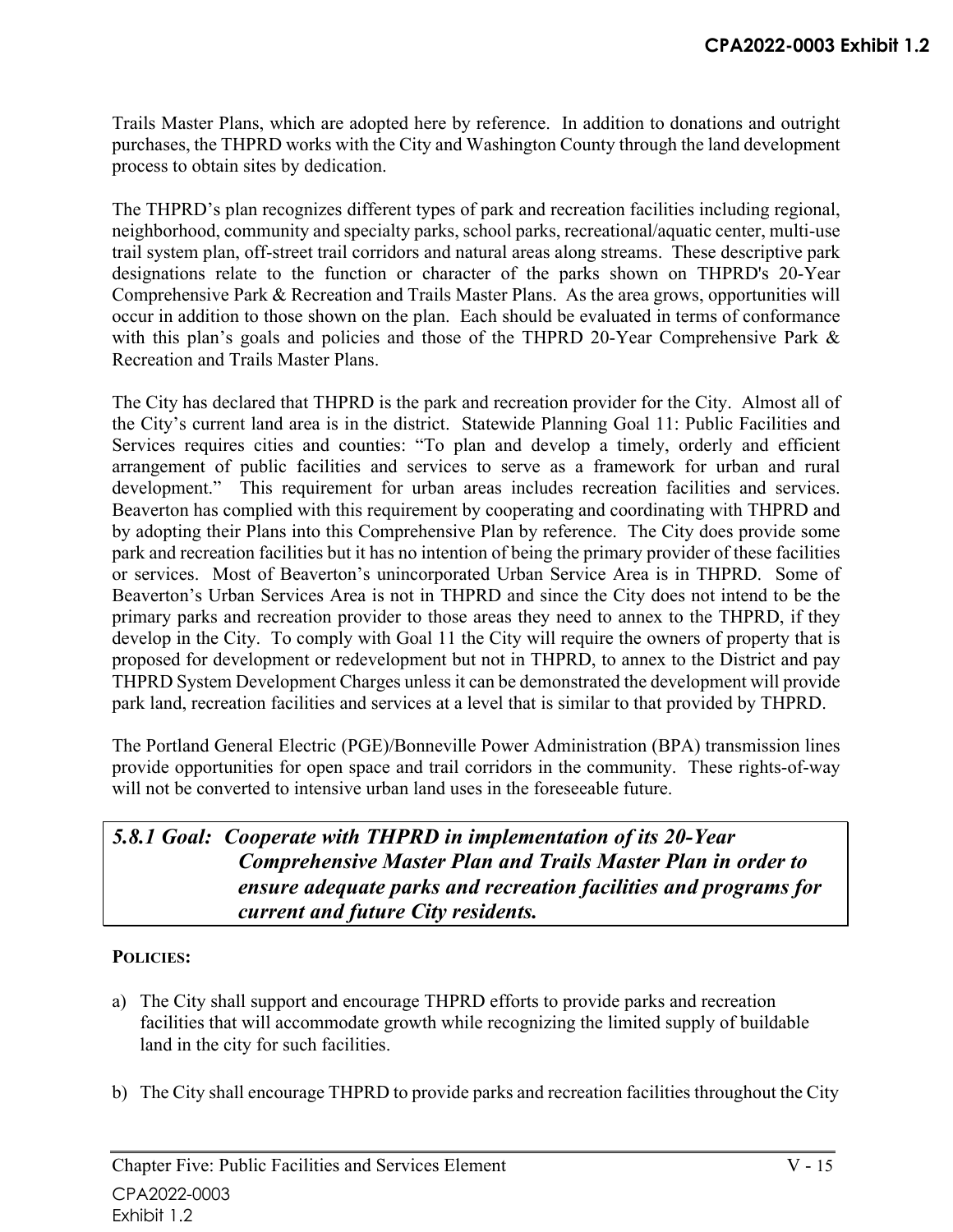in locations that are easily accessible to those they are intended to serve.

c) The City shall support and encourage acquisition of park and recreation sites in advance of need so that the most appropriate sites are available for these vital public facilities.

*Action 1: The City shall work with THPRD to further explore opportunities for mixing public park and recreation activities with revenue-generating public/private partnerships such as restaurants, recreation and aquatic centers, sports complexes, or other concession activities, in order to help finance recreation programming, park acquisition, and maintenance.* 

- d) The City shall notify THPRD of development proposals that may potentially impact a present or future park site to allow the district the opportunity to comment, purchase or request dedications.
- e) A number of financial incentives exist to encourage private property owners to donate, dedicate, or provide easements for resource preservation, park, trail or open space use. The City shall work cooperatively with property owners and THPRD to maximize the use of these tools for the benefit of the community.

*Action 1: The City shall develop a program to encourage preservation and restoration of habitat benefit areas in cooperation with THPRD.* 

- f) To offset increased densities and to meet the needs of the population, the City and THPRD should work together to provide urban scale public spaces in regional centers, town centers, station communities and main street areas within the city.
- g) The planning, acquisition and development of multi-use paths should be consistent with this Plan's Transportation Element and THPRD's Trail Master Plan.
- h) The City shall encourage park acquisition and appropriate development in areas designated as Significant Natural Resources, as defined by Volume III of this Comprehensive Plan.
- i) THPRD is the park and recreation provider for the City of Beaverton and the City desires that all property within its boundaries be within THPRD's boundaries.

*Action 1: Amend the Development Code to require owners of properties applying for a conditional use, design review or land division to annex to THPRD and to pay THPRD's System Development Charges.* 

# **5.9 POLICE**

The Beaverton Police Department is a full service agency that operates under the communityoriented policing principle. The police department is comprised of over 130 men and women (circa year 2000). In addition to enforcement of all federal, state, and local laws; Police Department personnel respond to non-criminal calls for assistance. The department utilizes planning and research to maximize use of current technology, participates in the development of law enforcement legislation and interagency operations to combat regional crime problems, and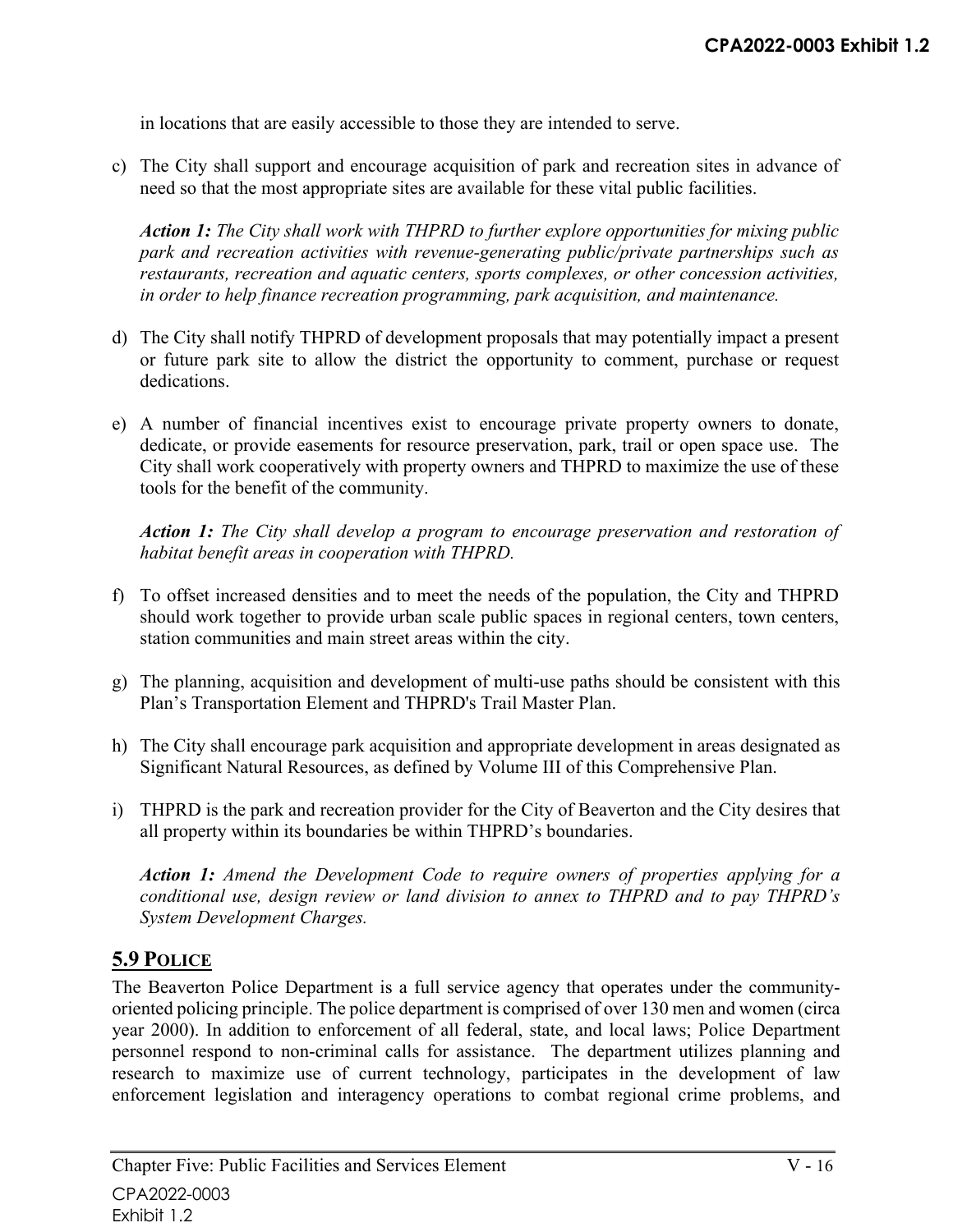encourages and coordinates citizen crime prevention efforts through various methods and programs. Continuing education within the force has become increasingly important in order to respond appropriately to changes in society. Changes in the cultural mix of the City's population and the nature of crimes, for example, increased incidents of "white collar" crimes, may require modification of current methods. Operating under a community oriented policing and problem solving philosophy, the Department is guided in their efforts by the following mission statement:

"The Beaverton Police Department shall provide the highest quality service, preserving human rights, lives, and property, while striving to achieve the goals of the department, the City, and the community. We are committed to the highest professional standards, working in partnership with our citizens to problem solve and meet the challenges of reducing crime, creating a safer environment, and improving our quality of life."

This philosophy and organizational strategy is based on forging a partnership between the police and the community for the purpose of working together to solve problems of crime and fear of crime and disorder to enhance the overall quality of life in the community's neighborhoods. Community oriented policing shifts the focus of police work from handling random calls, to solving community problems. To further this philosophy, the City has established a policy of providing 1.5 officers per thousand population. This policy was established after careful study to determine the optimal level of officers needed to provide normal police protection and community outreach in line with the City's financial restraints. City voters supported this policy in 1996, with their approval of a tax levy to fund maintaining the ratio of 1.5 officers per 1,000 population.

# *5.9.1 Goal: Provide full service police protection to the City's incorporated area and to new areas as they are annexed.*

### **Policies:**

- a) The City shall endeavor to provide one and a half (1.5) uniformed officers per 1000 population.
- b) Apply an integrated, department-wide program of identifying problems, analyzing causation, developing resource strategies, and assessing results as a means of long-term problem solving within the community.

*Action 1: Provide drug and gang education and resistance programs in the community through teaching in the schools, Beaverton Youth Peer Court, adult awareness programs, community talks, and other related programs.* 

*Action 2: Provide the community with crime prevention education as part of efforts to expand community policing.* 

*Action 3: Target problem times and locations, and deploy police personnel to effect a positive change in our traffic flows and accident potentials.* 

*Action 4: Continue the City's Police Department's participation in meeting with and regularly informing Neighborhood Association Committees (NACs).*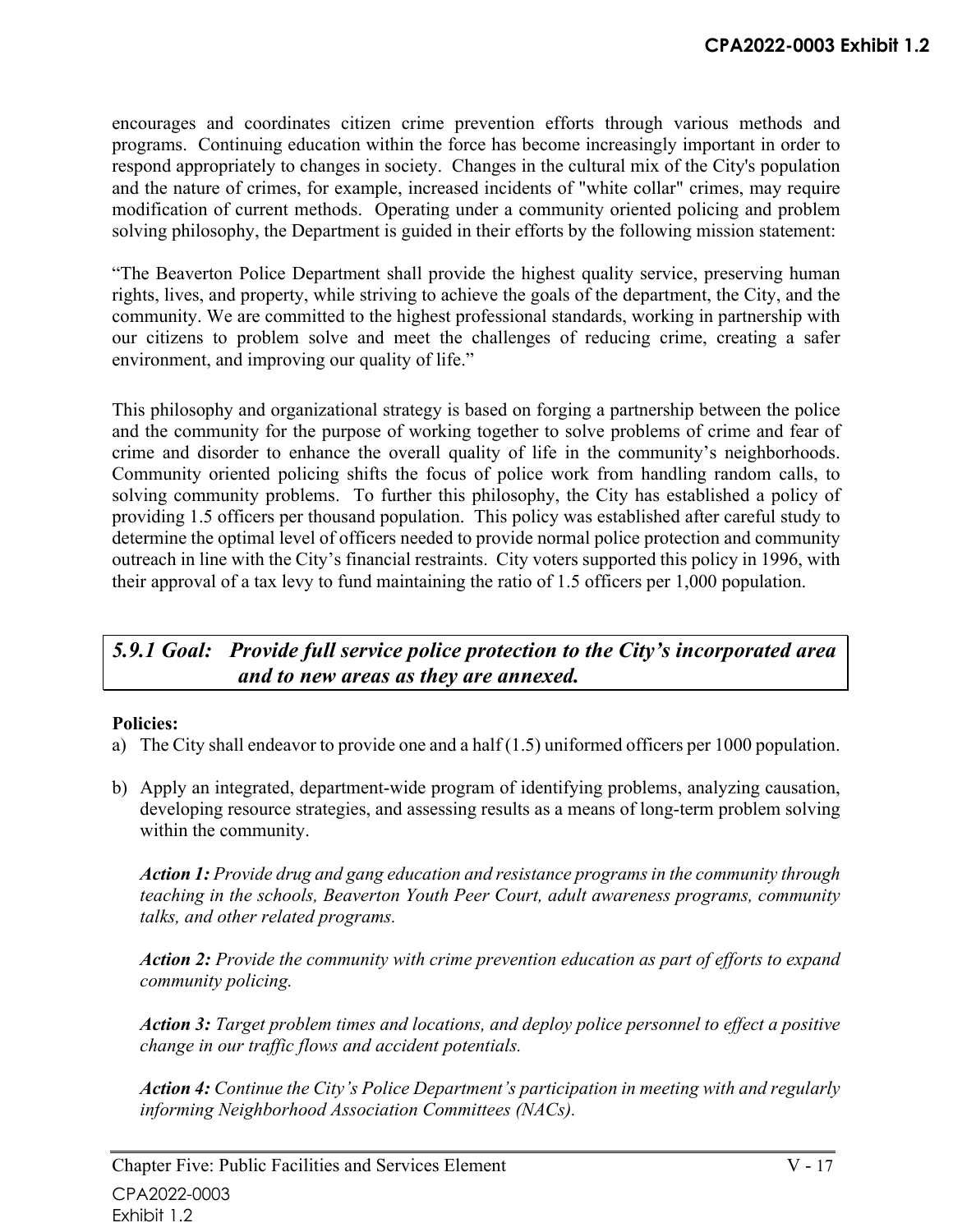- c) Be aggressively proactive in the investigation of narcotics and gang-related crimes.
- d) Aggressively investigate and pursue prosecution of violent crimes, such as sex abuse, child abuse, and homicide.
- e) Proactively train Police Department personnel so as to maximize their knowledge, skills and abilities. Challenge and empower them by delegating responsibility.
- f) Provide equipment and facilities of a standard that will make the organization operate efficiently and effectively in a safe, professional, and pleasant work environment.
- g) Promote cooperation, communication, and the sharing of vital information among other agencies and internally. Address opportunities as a team.

*Action 1: Continue the City's participation in the first responder agreement with Washington County.*

# **5.10 FIRE AND EMERGENCY MEDICAL SERVICES**

The City has designated the Tualatin Valley Fire and Rescue District (TVF&RD) to be the service provider for fire and emergency medical services for Beaverton. The City no longer provides its own fire protection and emergency medical services. Rather, in 1996, the City annexed to TVF&RD, Oregon's largest fire district, for such services. As a result, the District levies its tax rate within the City and the City no longer levies taxes for these purposes. The district's elected five-member board of directors provides policy direction in the area of fire and emergency services.

The district operates two stations within, and a number of stations in close proximity to, the City. Recently, the District constructed a new main fire station on Farmington Road to better serve the City's residents. Another new facility, combined with recent modifications to the District's deployment strategies, has markedly improved fire and emergency medical services since the annexation.

# *5.10.1 Goal: Cooperate with TVF&RD to insure adequate fire and emergency medical services for the current and future residents of the City.*

#### **Policies:**

a) Retain TVF&RD as the provider of fire and emergency medical services for the entire City